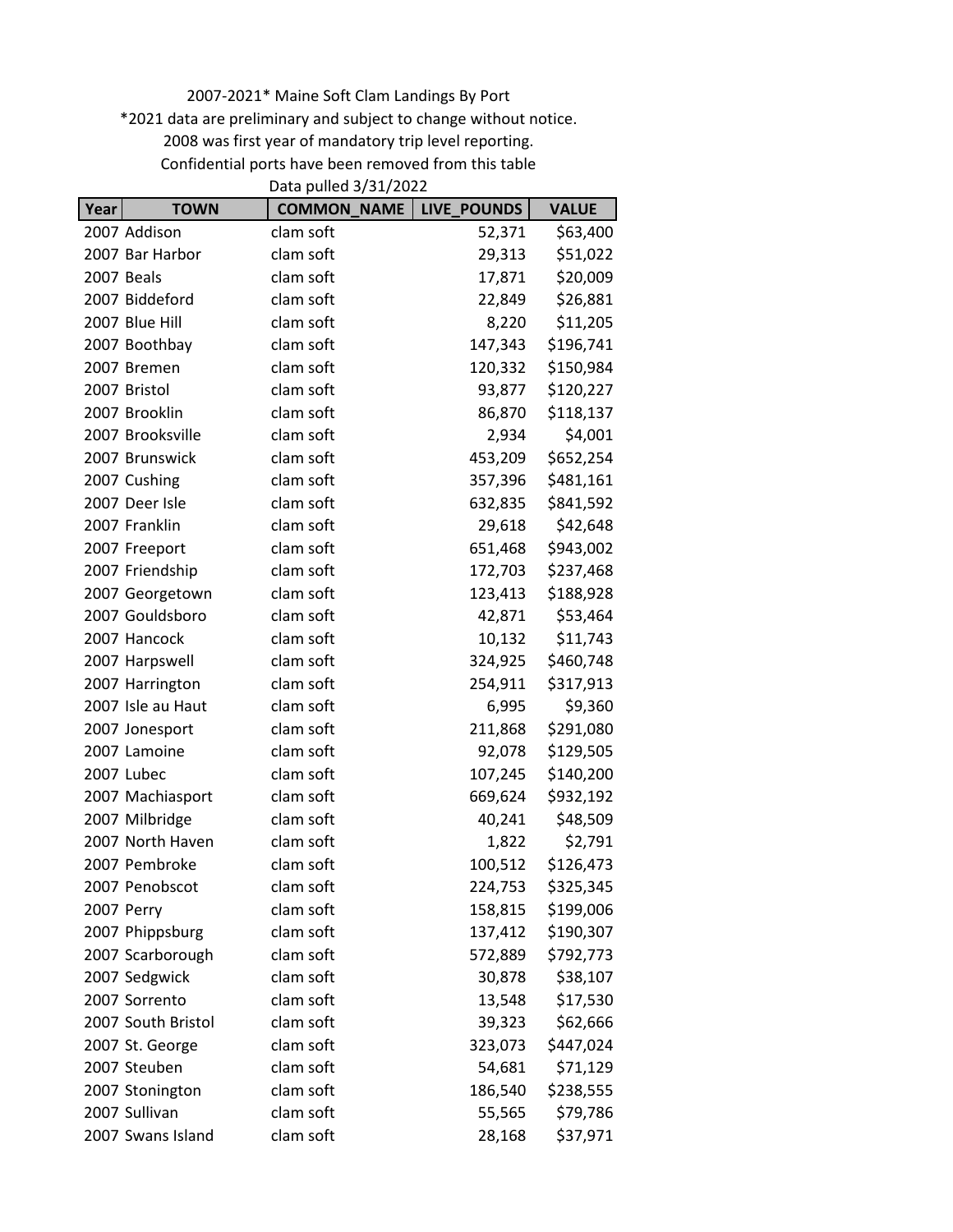\*2021 data are preliminary and subject to change without notice.

Confidential ports have been removed from this table

|                       | Data pulled 3/31/2022 |         |                     |
|-----------------------|-----------------------|---------|---------------------|
| 2007 Thomaston        | clam soft             | 43,909  | \$56,312            |
| 2007 Trenton          | clam soft             | 8,676   | \$12,216            |
| 2007 Vinalhaven       | clam soft             | 25,592  | \$37,120            |
| 2007 Waldoboro        | clam soft             |         | 935,455 \$1,296,841 |
| 2007 West Bath        | clam soft             | 113,031 | \$182,115           |
| 2007 Woolwich         | clam soft             | 71,494  | \$108,256           |
| 2007 Yarmouth         | clam soft             | 70,952  | \$97,253            |
| 2008 Addison          | clam soft             | 141,212 | \$171,634           |
| 2008 Bar Harbor       | clam soft             | 13,355  | \$20,405            |
| 2008 Biddeford Pool   | clam soft             | 31,243  | \$33,936            |
| 2008 Blue Hill        | clam soft             | 10,676  | \$14,424            |
| 2008 Boothbay         | clam soft             | 123,485 | \$171,562           |
| 2008 Boothbay Harbor  | clam soft             | 69,648  | \$97,927            |
| 2008 Bremen           | clam soft             | 43,984  | \$53,518            |
| 2008 Bristol          | clam soft             | 7,689   | \$9,832             |
| 2008 Brooklin         | clam soft             | 179,734 | \$252,048           |
| 2008 Brooksville      | clam soft             | 6,541   | \$8,513             |
| 2008 Brunswick        | clam soft             | 637,498 | \$913,895           |
| 2008 Chebeague Island | clam soft             | 4,818   | \$5,951             |
| 2008 Cushing          | clam soft             | 276,548 | \$338,346           |
| 2008 Cutler           | clam soft             | 151,882 | \$204,158           |
| 2008 Damariscotta     | clam soft             | 625,102 | \$750,716           |
| 2008 Deer Isle        | clam soft             | 812,244 | \$956,469           |
| 2008 Franklin         | clam soft             | 39,923  | \$55,712            |
| 2008 Freeport         | clam soft             |         | 805,114 \$1,088,420 |
| 2008 Friendship       | clam soft             | 198,529 | \$238,154           |
| 2008 Georgetown       | clam soft             | 203,972 | \$304,692           |
| 2008 Gouldsboro       | clam soft             | 61,118  | \$77,889            |
| 2008 Hancock          | clam soft             | 17,881  | \$22,108            |
| 2008 Harpswell        | clam soft             | 450,703 | \$643,126           |
| 2008 Harrington       | clam soft             | 290,123 | \$360,792           |
| 2008 Isle au Haut     | clam soft             | 11,512  | \$13,949            |
| 2008 Jonesport        | clam soft             | 104,817 | \$126,744           |
| 2008 Lamoine          | clam soft             | 158,303 | \$216,182           |
| 2008 Lubec            | clam soft             | 62,101  | \$81,666            |
| 2008 Machiasport      | clam soft             | 401,777 | \$507,553           |
| 2008 Milbridge        | clam soft             | 200,677 | \$234,124           |
| 2008 Newcastle        | clam soft             | 2,397   | \$2,835             |
| 2008 Pembroke         | clam soft             | 33,940  | \$40,481            |
| 2008 Penobscot        | clam soft             | 75,474  | \$115,379           |
| 2008 Perry            | clam soft             | 43,094  | \$52,670            |
| 2008 Phippsburg       | clam soft             | 199,344 | \$273,807           |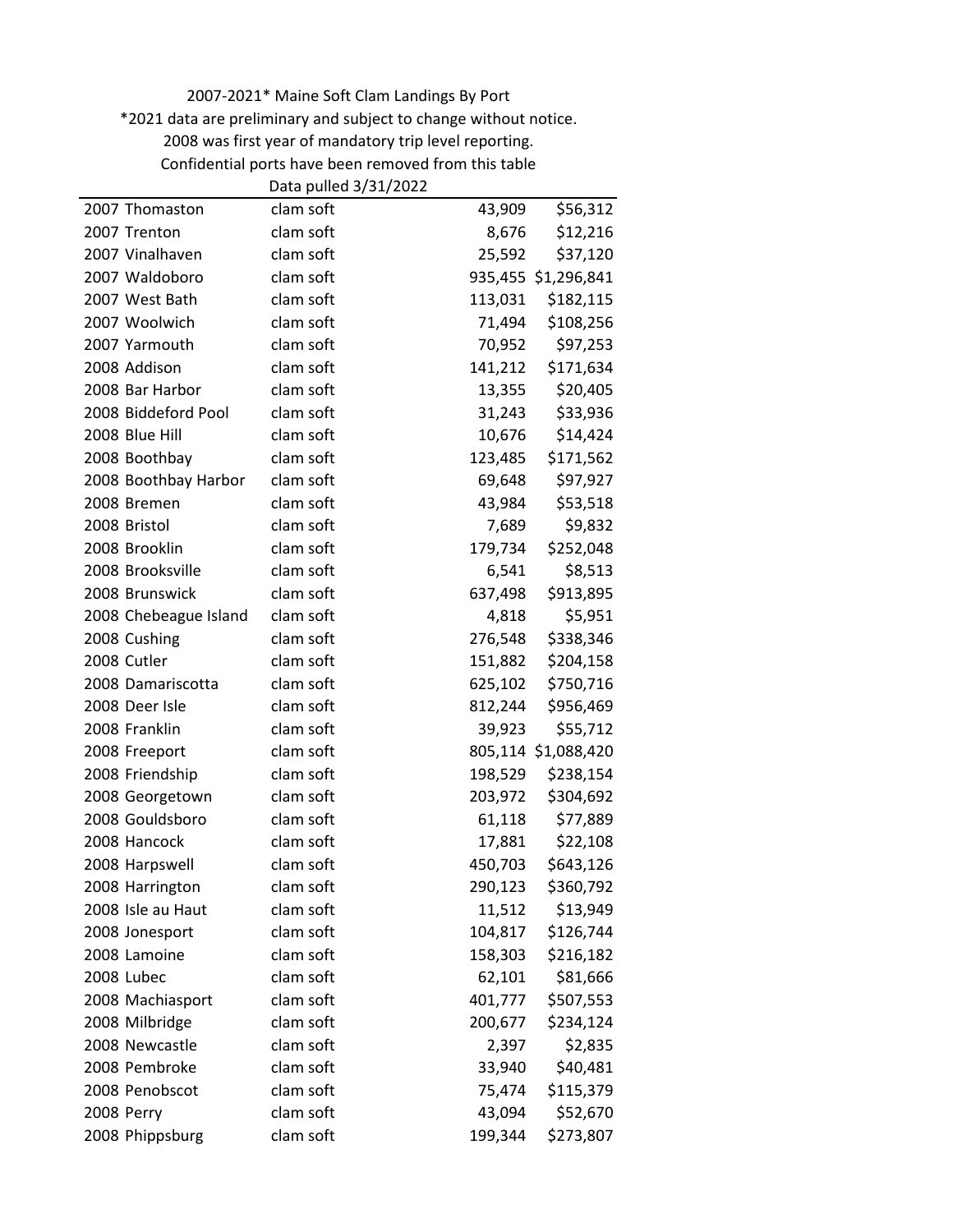2007-2021\* Maine Soft Clam Landings By Port \*2021 data are preliminary and subject to change without notice.

2008 was first year of mandatory trip level reporting.

Confidential ports have been removed from this table

|                      | Data pulled 3/31/2022 |         |                     |
|----------------------|-----------------------|---------|---------------------|
| 2008 Roque Bluffs    | clam soft             | 114,325 | \$130,662           |
| 2008 Scarborough     | clam soft             | 405,022 | \$539,463           |
| 2008 Sedgwick        | clam soft             | 65,381  | \$81,719            |
| 2008 Sheepscot       | clam soft             | 5,168   | \$9,500             |
| 2008 Sorrento        | clam soft             | 11,976  | \$15,751            |
| 2008 South Bristol   | clam soft             | 54,028  | \$81,679            |
| 2008 South Thomaston | clam soft             | 49,433  | \$61,260            |
| 2008 Spruce Head     | clam soft             | 4,649   | \$6,094             |
| 2008 St. George      | clam soft             | 477,694 | \$657,770           |
| 2008 Steuben         | clam soft             | 94,732  | \$121,819           |
| 2008 Stonington      | clam soft             | 147,132 | \$178,762           |
| 2008 Sullivan        | clam soft             | 72,949  | \$93,579            |
| 2008 Surry           | clam soft             | 13,465  | \$15,997            |
| 2008 Swans Island    | clam soft             | 43,578  | \$56,348            |
| 2008 Thomaston       | clam soft             | 83,478  | \$127,358           |
| 2008 Trenton         | clam soft             | 35,508  | \$45,747            |
| 2008 Vinalhaven      | clam soft             | 32,980  | \$46,908            |
| 2008 Waldoboro       | clam soft             |         | 894,930 \$1,118,548 |
| 2008 West Bath       | clam soft             | 189,607 | \$303,869           |
| 2008 Westport Island | clam soft             | 4,252   | \$5,850             |
| 2008 Whiting         | clam soft             | 44,603  | \$64,106            |
| 2008 Wiscasset       | clam soft             | 3,512   | \$5,878             |
| 2008 Woolwich        | clam soft             | 51,413  | \$80,222            |
| 2008 Yarmouth        | clam soft             | 143,584 | \$205,275           |
| 2009 Addison         | clam soft             | 379,219 | \$532,469           |
| 2009 Bar Harbor      | clam soft             | 5,817   | \$9,914             |
| 2009 Biddeford       | clam soft             | 6,972   | \$8,142             |
| 2009 Biddeford Pool  | clam soft             | 33,483  | \$40,351            |
| 2009 Blue Hill       | clam soft             | 5,265   | \$8,334             |
| 2009 Boothbay        | clam soft             | 193,135 | \$235,554           |
| 2009 Boothbay Harbor | clam soft             | 26,690  | \$37,095            |
| 2009 Bremen          | clam soft             | 65,714  | \$72,519            |
| 2009 Bristol         | clam soft             | 60,091  | \$62,322            |
| 2009 Brooklin        | clam soft             | 117,001 | \$156,620           |
| 2009 Brooksville     | clam soft             | 39,673  | \$57,160            |
| 2009 Brunswick       | clam soft             | 512,108 | \$700,123           |
| 2009 Cape Porpoise   | clam soft             | 11,739  | \$17,630            |
| 2009 Cushing         | clam soft             | 300,295 | \$341,928           |
| 2009 Cutler          | clam soft             | 129,294 | \$163,705           |
| 2009 Damariscotta    | clam soft             | 284,675 | \$281,022           |
| 2009 Deer Isle       | clam soft             | 672,922 | \$795,989           |
| 2009 Edgecomb        | clam soft             | 9,190   | \$8,865             |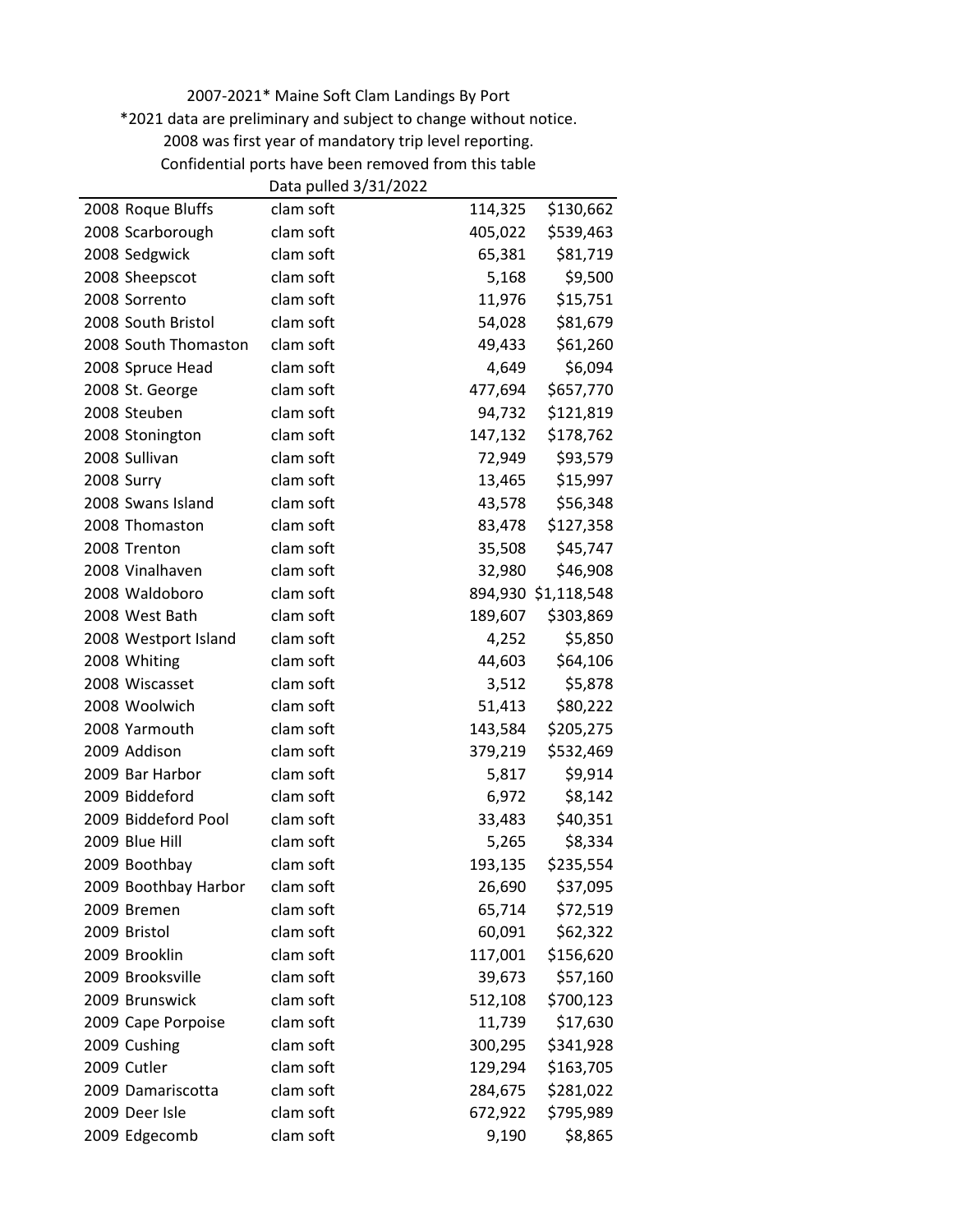\*2021 data are preliminary and subject to change without notice.

Confidential ports have been removed from this table

|                      | Data pulled 3/31/2022 |         |           |
|----------------------|-----------------------|---------|-----------|
| 2009 Franklin        | clam soft             | 68,744  | \$97,792  |
| 2009 Freeport        | clam soft             | 738,927 | \$985,434 |
| 2009 Friendship      | clam soft             | 194,593 | \$214,731 |
| 2009 Georgetown      | clam soft             | 121,934 | \$174,923 |
| 2009 Gouldsboro      | clam soft             | 82,657  | \$101,720 |
| 2009 Hancock         | clam soft             | 30,426  | \$43,666  |
| 2009 Harpswell       | clam soft             | 506,349 | \$700,494 |
| 2009 Harrington      | clam soft             | 419,011 | \$493,552 |
| 2009 Islesboro       | clam soft             | 4,226   | \$6,429   |
| 2009 Jonesboro       | clam soft             | 39,150  | \$41,021  |
| 2009 Jonesport       | clam soft             | 152,159 | \$165,307 |
| 2009 Lamoine         | clam soft             | 237,567 | \$335,025 |
| 2009 Machias         | clam soft             | 1,751   | \$2,767   |
| 2009 Machiasport     | clam soft             | 487,497 | \$569,248 |
| 2009 Milbridge       | clam soft             | 206,149 | \$236,347 |
| 2009 Newcastle       | clam soft             | 37,536  | \$39,684  |
| 2009 North Haven     | clam soft             | 11,393  | \$5,990   |
| 2009 Pembroke        | clam soft             | 11,502  | \$12,755  |
| 2009 Penobscot       | clam soft             | 104,139 | \$166,651 |
| 2009 Perry           | clam soft             | 44,225  | \$46,233  |
| 2009 Phippsburg      | clam soft             | 193,098 | \$247,737 |
| 2009 Roque Bluffs    | clam soft             | 133,337 | \$146,866 |
| 2009 Scarborough     | clam soft             | 352,903 | \$486,373 |
| 2009 Sedgwick        | clam soft             | 20,892  | \$25,725  |
| 2009 Sorrento        | clam soft             | 33,471  | \$41,364  |
| 2009 South Bristol   | clam soft             | 135,757 | \$181,133 |
| 2009 South Thomaston | clam soft             | 12,405  | \$18,170  |
| 2009 Spruce Head     | clam soft             | 2,283   | \$2,636   |
| 2009 St. George      | clam soft             | 334,152 | \$360,581 |
| 2009 Steuben         | clam soft             | 83,348  | \$88,885  |
| 2009 Stonington      | clam soft             | 149,244 | \$169,045 |
| 2009 Sullivan        | clam soft             | 69,539  | \$86,818  |
| 2009 Surry           | clam soft             | 12,778  | \$16,963  |
| 2009 Swans Island    | clam soft             | 172,005 | \$214,289 |
| 2009 Thomaston       | clam soft             | 70,795  | \$87,325  |
| 2009 Trenton         | clam soft             | 77,170  | \$109,688 |
| 2009 Vinalhaven      | clam soft             | 52,163  | \$75,874  |
| 2009 Waldoboro       | clam soft             | 353,571 | \$391,813 |
| 2009 West Bath       | clam soft             | 80,883  | \$119,196 |
| 2009 Whiting         | clam soft             | 41,859  | \$56,843  |
| 2009 Wiscasset       | clam soft             | 5,747   | \$8,511   |
| 2009 Yarmouth        | clam soft             | 232,186 | \$310,185 |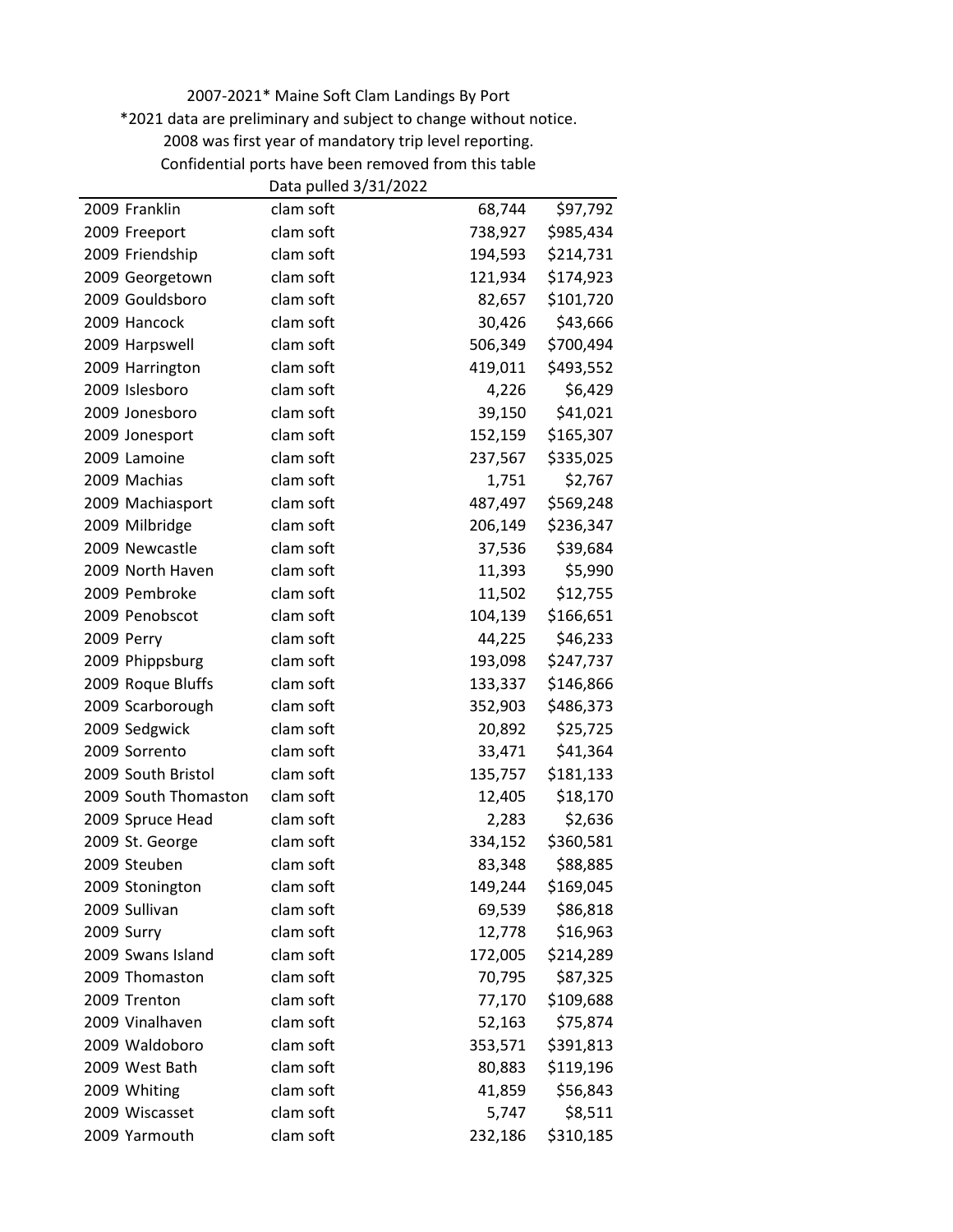\*2021 data are preliminary and subject to change without notice.

Confidential ports have been removed from this table

|                       | Data pulled 3/31/2022 |         |           |
|-----------------------|-----------------------|---------|-----------|
| 2010 Addison          | clam soft             | 462,948 | \$588,540 |
| 2010 Bar Harbor       | clam soft             | 1,857   | \$3,278   |
| 2010 Biddeford Pool   | clam soft             | 74,736  | \$123,004 |
| 2010 Blue Hill        | clam soft             | 6,966   | \$8,796   |
| 2010 Boothbay         | clam soft             | 250,744 | \$333,472 |
| 2010 Boothbay Harbor  | clam soft             | 12,843  | \$16,649  |
| 2010 Bremen           | clam soft             | 134,487 | \$162,770 |
| 2010 Bristol          | clam soft             | 19,394  | \$23,689  |
| 2010 Brooklin         | clam soft             | 178,476 | \$223,847 |
| 2010 Brooksville      | clam soft             | 61,156  | \$92,064  |
| 2010 Brunswick        | clam soft             | 677,914 | \$958,201 |
| 2010 Cape Porpoise    | clam soft             | 14,945  | \$26,807  |
| 2010 Cushing          | clam soft             | 219,299 | \$261,695 |
| 2010 Cutler           | clam soft             | 166,261 | \$205,563 |
| 2010 Damariscotta     | clam soft             | 46,812  | \$58,682  |
| 2010 Deer Isle        | clam soft             | 628,949 | \$706,944 |
| 2010 Edgecomb         | clam soft             | 4,297   | \$5,728   |
| 2010 Franklin         | clam soft             | 48,370  | \$63,544  |
| 2010 Freeport         | clam soft             | 530,484 | \$748,755 |
| 2010 Frenchboro       | clam soft             | 5,375   | \$5,576   |
| 2010 Friendship       | clam soft             | 152,849 | \$164,300 |
| 2010 Georgetown       | clam soft             | 173,496 | \$252,429 |
| 2010 Gouldsboro       | clam soft             | 92,720  | \$112,318 |
| 2010 Hancock          | clam soft             | 96,151  | \$147,566 |
| 2010 Harpswell        | clam soft             | 335,712 | \$477,490 |
| 2010 Harpswell Center | clam soft             | 25,464  | \$28,803  |
| 2010 Harrington       | clam soft             | 425,698 | \$468,025 |
| 2010 Isle au Haut     | clam soft             | 17,453  | \$23,512  |
| 2010 Islesboro        | clam soft             | 13,305  | \$17,186  |
| 2010 Jonesboro        | clam soft             | 53,840  | \$59,321  |
| 2010 Jonesport        | clam soft             | 152,040 | \$158,667 |
| 2010 Lamoine          | clam soft             | 235,723 | \$321,406 |
| 2010 Lubec            | clam soft             | 66,622  | \$84,453  |
| 2010 Machias          | clam soft             | 22,185  | \$25,282  |
| 2010 Machiasport      | clam soft             | 622,643 | \$705,404 |
| 2010 Milbridge        | clam soft             | 312,585 | \$375,825 |
| 2010 Mount Desert     | clam soft             | 24,975  | \$34,510  |
| 2010 Newcastle        | clam soft             | 62,256  | \$82,452  |
| 2010 North Haven      | clam soft             | 26,027  | \$39,412  |
| 2010 Owls Head        | clam soft             | 9,021   | \$9,840   |
| 2010 Pembroke         | clam soft             | 10,394  | \$12,648  |
| 2010 Penobscot        | clam soft             | 60,508  | \$89,588  |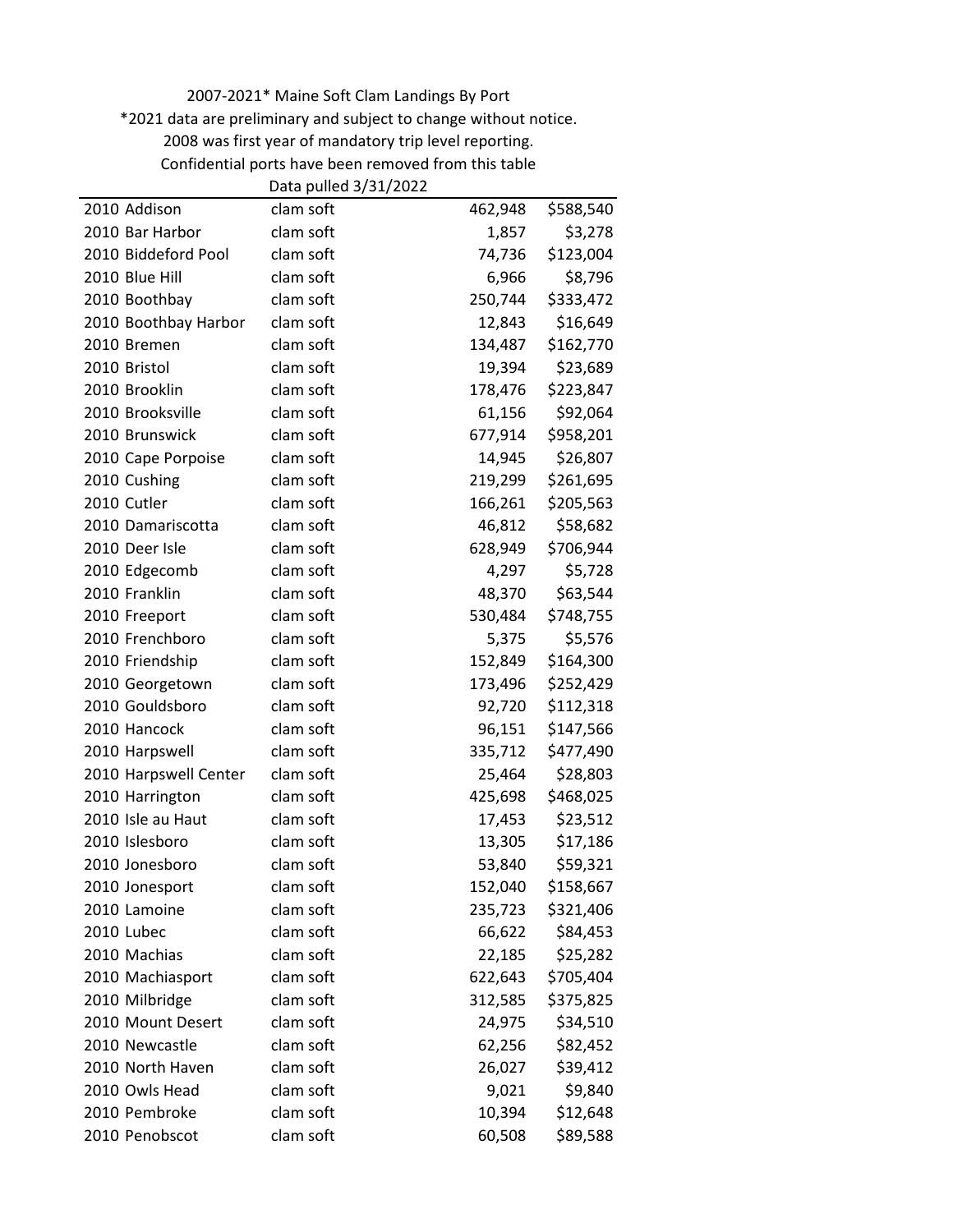\*2021 data are preliminary and subject to change without notice.

Confidential ports have been removed from this table

|                      | Data pulled 3/31/2022 |         |                     |
|----------------------|-----------------------|---------|---------------------|
| 2010 Perry           | clam soft             | 48,599  | \$63,496            |
| 2010 Phippsburg      | clam soft             | 210,828 | \$287,694           |
| 2010 Portland        | clam soft             | 35,950  | \$46,311            |
| 2010 Roque Bluffs    | clam soft             | 145,478 | \$171,163           |
| 2010 Scarborough     | clam soft             | 401,172 | \$532,667           |
| 2010 Sedgwick        | clam soft             | 26,134  | \$34,901            |
| 2010 Sorrento        | clam soft             | 52,449  | \$65,013            |
| 2010 South Bristol   | clam soft             | 158,578 | \$206,327           |
| 2010 St. George      | clam soft             | 369,179 | \$414,400           |
| 2010 Steuben         | clam soft             | 139,301 | \$168,495           |
| 2010 Stonington      | clam soft             | 163,387 | \$189,901           |
| 2010 Sullivan        | clam soft             | 52,963  | \$65,761            |
| 2010 Surry           | clam soft             | 10,757  | \$15,975            |
| 2010 Swans Island    | clam soft             | 346,824 | \$477,438           |
| 2010 Thomaston       | clam soft             | 103,901 | \$123,751           |
| 2010 Tremont         | clam soft             | 5,673   | \$8,154             |
| 2010 Trenton         | clam soft             | 77,317  | \$116,539           |
| 2010 Vinalhaven      | clam soft             | 83,202  | \$131,807           |
| 2010 Waldoboro       | clam soft             | 611,145 | \$747,529           |
| 2010 West Bath       | clam soft             | 109,896 | \$173,670           |
| 2010 Whiting         | clam soft             | 46,220  | \$57,466            |
| 2010 Wiscasset       | clam soft             | 26,580  | \$40,268            |
| 2010 Woolwich        | clam soft             | 35,817  | \$53,926            |
| 2010 Yarmouth        | clam soft             | 190,167 | \$247,460           |
| 2011 Addison         | clam soft             | 325,154 | \$385,496           |
| 2011 Bar Harbor      | clam soft             | 8,072   | \$15,152            |
| 2011 Blue Hill       | clam soft             | 39,342  | \$48,959            |
| 2011 Boothbay        | clam soft             | 214,653 | \$277,741           |
| 2011 Boothbay Harbor | clam soft             | 44,570  | \$66,578            |
| 2011 Bremen          | clam soft             | 175,129 | \$222,234           |
| 2011 Bristol         | clam soft             | 2,247   | \$2,962             |
| 2011 Brooklin        | clam soft             | 114,521 | \$148,254           |
| 2011 Brooksville     | clam soft             | 60,810  | \$87,397            |
| 2011 Brunswick       | clam soft             | 555,000 | \$861,567           |
| 2011 Cape Porpoise   | clam soft             | 4,806   | \$7,675             |
| 2011 Cushing         | clam soft             | 237,707 | \$334,861           |
| 2011 Cutler          | clam soft             | 166,024 | \$226,538           |
| 2011 Damariscotta    | clam soft             | 148,008 | \$192,752           |
| 2011 Deer Isle       | clam soft             | 531,203 | \$675,213           |
| 2011 Franklin        | clam soft             | 42,032  | \$61,335            |
| 2011 Freeport        | clam soft             |         | 726,071 \$1,088,823 |
| 2011 Friendship      | clam soft             | 140,202 | \$183,205           |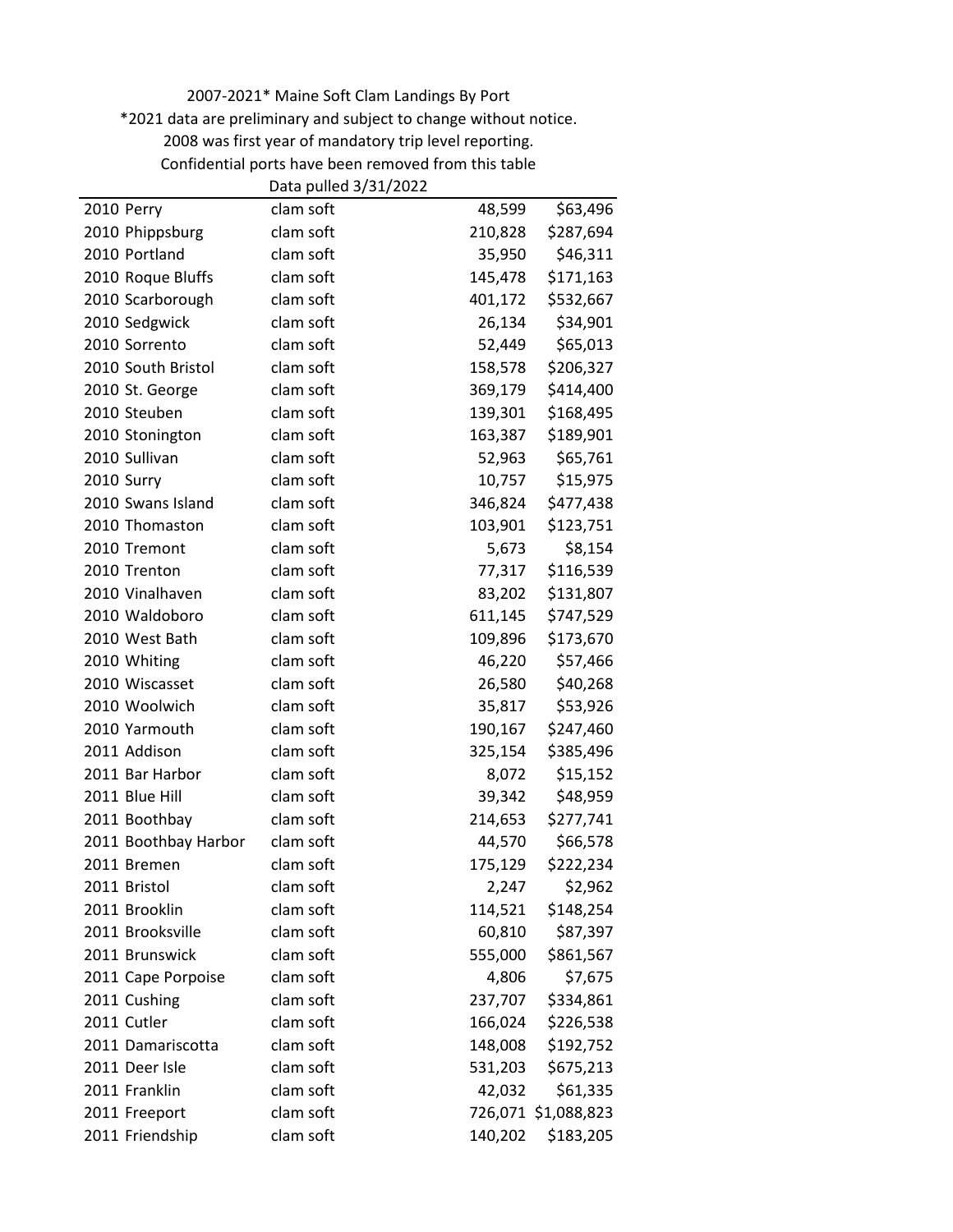\*2021 data are preliminary and subject to change without notice.

Confidential ports have been removed from this table

|                       | Data pulled 3/31/2022 |         |                       |
|-----------------------|-----------------------|---------|-----------------------|
| 2011 Georgetown       | clam soft             | 170,118 | \$265,936             |
| 2011 Gouldsboro       | clam soft             | 122,534 | \$173,014             |
| 2011 Hancock          | clam soft             | 23,237  | \$32,484              |
| 2011 Harpswell        | clam soft             | 365,602 | \$571,027             |
| 2011 Harpswell Center | clam soft             | 61,481  | \$87,362              |
| 2011 Harrington       | clam soft             | 476,992 | \$542,894             |
| 2011 Isle au Haut     | clam soft             | 18,200  | \$26,594              |
| 2011 Islesboro        | clam soft             | 1,915   | \$2,564               |
| 2011 Jonesboro        | clam soft             | 72,819  | \$98,422              |
| 2011 Jonesport        | clam soft             | 122,830 | \$140,491             |
| 2011 Lamoine          | clam soft             | 254,048 | \$363,800             |
| 2011 Lubec            | clam soft             | 158,706 | \$251,914             |
| 2011 Machias          | clam soft             | 17,136  | \$23,049              |
| 2011 Machiasport      | clam soft             | 711,109 | \$855,828             |
| 2011 Milbridge        | clam soft             | 286,598 | \$399,223             |
| 2011 Mount Desert     | clam soft             | 3,523   | \$5,002               |
| 2011 Newcastle        | clam soft             | 14,038  | \$17,521              |
| 2011 North Haven      | clam soft             | 9,475   | \$12,445              |
| 2011 Pembroke         | clam soft             | 68,373  | \$97,092              |
| 2011 Penobscot        | clam soft             | 22,624  | \$33,632              |
| 2011 Phippsburg       | clam soft             | 223,598 | \$334,178             |
| 2011 Portland         | clam soft             | 30,754  | \$48,192              |
| 2011 Roque Bluffs     | clam soft             | 184,516 | \$232,380             |
| 2011 Scarborough      | clam soft             | 451,860 | \$570,781             |
| 2011 Sedgwick         | clam soft             | 42,219  | \$51,529              |
| 2011 Sorrento         | clam soft             | 29,044  | \$38,040              |
| 2011 South Bristol    | clam soft             | 177,638 | \$247,206             |
| 2011 South Thomaston  | clam soft             | 47,278  | \$64,726              |
| 2011 St. George       | clam soft             | 585,396 | \$814,964             |
| 2011 Steuben          | clam soft             | 120,079 | \$155,271             |
| 2011 Stonington       | clam soft             | 226,736 | \$276,805             |
| 2011 Sullivan         | clam soft             | 46,620  | \$70,146              |
| 2011 Surry            | clam soft             | 6,208   | \$7,266               |
| 2011 Swans Island     | clam soft             | 265,590 | \$346,794             |
| 2011 Thomaston        | clam soft             | 293,936 | \$491,206             |
| 2011 Tremont          | clam soft             | 7,511   | \$10,198              |
| 2011 Trenton          | clam soft             | 99,351  | \$168,241             |
| 2011 Trescott         | clam soft             | 33,575  | \$47,877              |
| 2011 Vinalhaven       | clam soft             | 37,439  | \$56,385              |
| 2011 Waldoboro        | clam soft             |         | 1,030,154 \$1,406,147 |
| 2011 West Bath        | clam soft             | 122,501 | \$189,035             |
| 2011 Westport Island  | clam soft             | 2,397   | \$3,605               |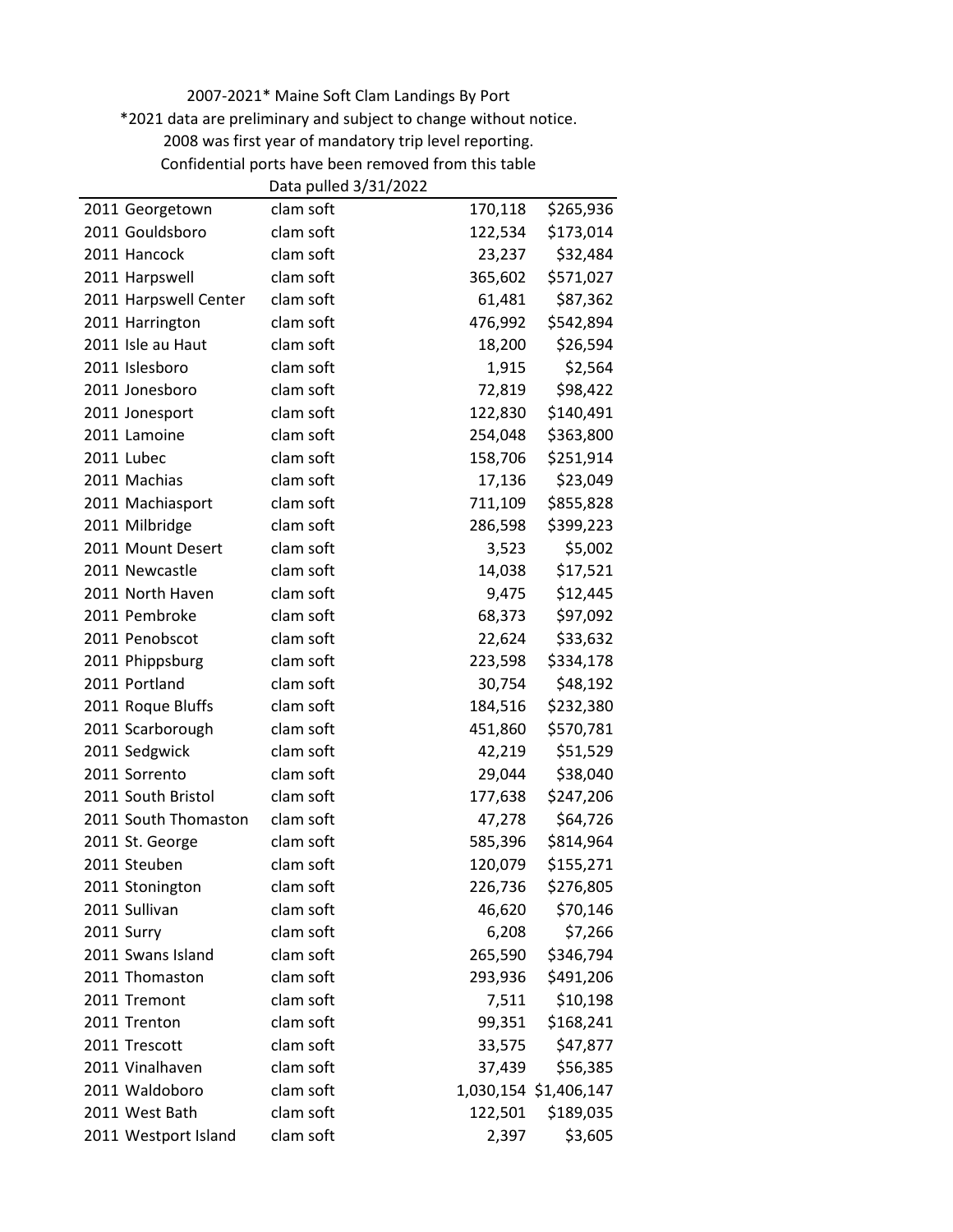\*2021 data are preliminary and subject to change without notice.

Confidential ports have been removed from this table

|                       | Data pulled 3/31/2022 |         |                     |
|-----------------------|-----------------------|---------|---------------------|
| 2011 Whiting          | clam soft             | 28,323  | \$41,265            |
| 2011 Winter Harbor    | clam soft             | 19,014  | \$29,027            |
| 2011 Wiscasset        | clam soft             | 36,733  | \$60,597            |
| 2011 Woolwich         | clam soft             | 22,630  | \$37,802            |
| 2011 Yarmouth         | clam soft             | 545,018 | \$673,194           |
| 2012 Addison          | clam soft             | 178,720 | \$248,141           |
| 2012 Bar Harbor       | clam soft             | 10,273  | \$20,266            |
| 2012 Blue Hill        | clam soft             | 31,122  | \$47,208            |
| 2012 Boothbay         | clam soft             | 191,736 | \$263,863           |
| 2012 Boothbay Harbor  | clam soft             | 48,976  | \$72,860            |
| 2012 Bremen           | clam soft             | 125,426 | \$192,434           |
| 2012 Bristol          | clam soft             | 2,600   | \$3,868             |
| 2012 Brooklin         | clam soft             | 175,006 | \$244,954           |
| 2012 Brooksville      | clam soft             | 148,290 | \$230,308           |
| 2012 Brunswick        | clam soft             |         | 660,203 \$1,048,202 |
| 2012 Cushing          | clam soft             | 125,963 | \$167,151           |
| 2012 Cutler           | clam soft             | 192,066 | \$266,898           |
| 2012 Damariscotta     | clam soft             | 208,505 | \$315,050           |
| 2012 Deer Isle        | clam soft             | 639,600 | \$824,344           |
| 2012 Edgecomb         | clam soft             | 1,913   | \$2,559             |
| 2012 Franklin         | clam soft             | 45,520  | \$75,475            |
| 2012 Freeport         | clam soft             |         | 939,695 \$1,468,172 |
| 2012 Friendship       | clam soft             | 135,181 | \$183,334           |
| 2012 Georgetown       | clam soft             | 180,208 | \$269,537           |
| 2012 Gouldsboro       | clam soft             | 109,806 | \$156,268           |
| 2012 Hancock          | clam soft             | 14,828  | \$21,985            |
| 2012 Harpswell        | clam soft             | 338,592 | \$524,280           |
| 2012 Harpswell Center | clam soft             | 42,367  | \$63,631            |
| 2012 Harrington       | clam soft             | 455,569 | \$557,830           |
| 2012 Isle au Haut     | clam soft             | 8,037   | \$14,169            |
| 2012 Jonesboro        | clam soft             | 113,945 | \$138,390           |
| 2012 Jonesport        | clam soft             | 199,588 | \$217,131           |
| 2012 Lamoine          | clam soft             | 318,774 | \$495,591           |
| 2012 Lubec            | clam soft             | 236,921 | \$347,752           |
| 2012 Machiasport      | clam soft             | 722,159 | \$898,890           |
| 2012 Milbridge        | clam soft             | 174,514 | \$242,969           |
| 2012 Mount Desert     | clam soft             | 29,069  | \$46,978            |
| 2012 Newcastle        | clam soft             | 2,028   | \$2,206             |
| 2012 North Haven      | clam soft             | 1,879   | \$3,610             |
| 2012 Pembroke         | clam soft             | 108,969 | \$140,667           |
| 2012 Penobscot        | clam soft             | 12,801  | \$21,098            |
| 2012 Perry            | clam soft             | 130,221 | \$183,933           |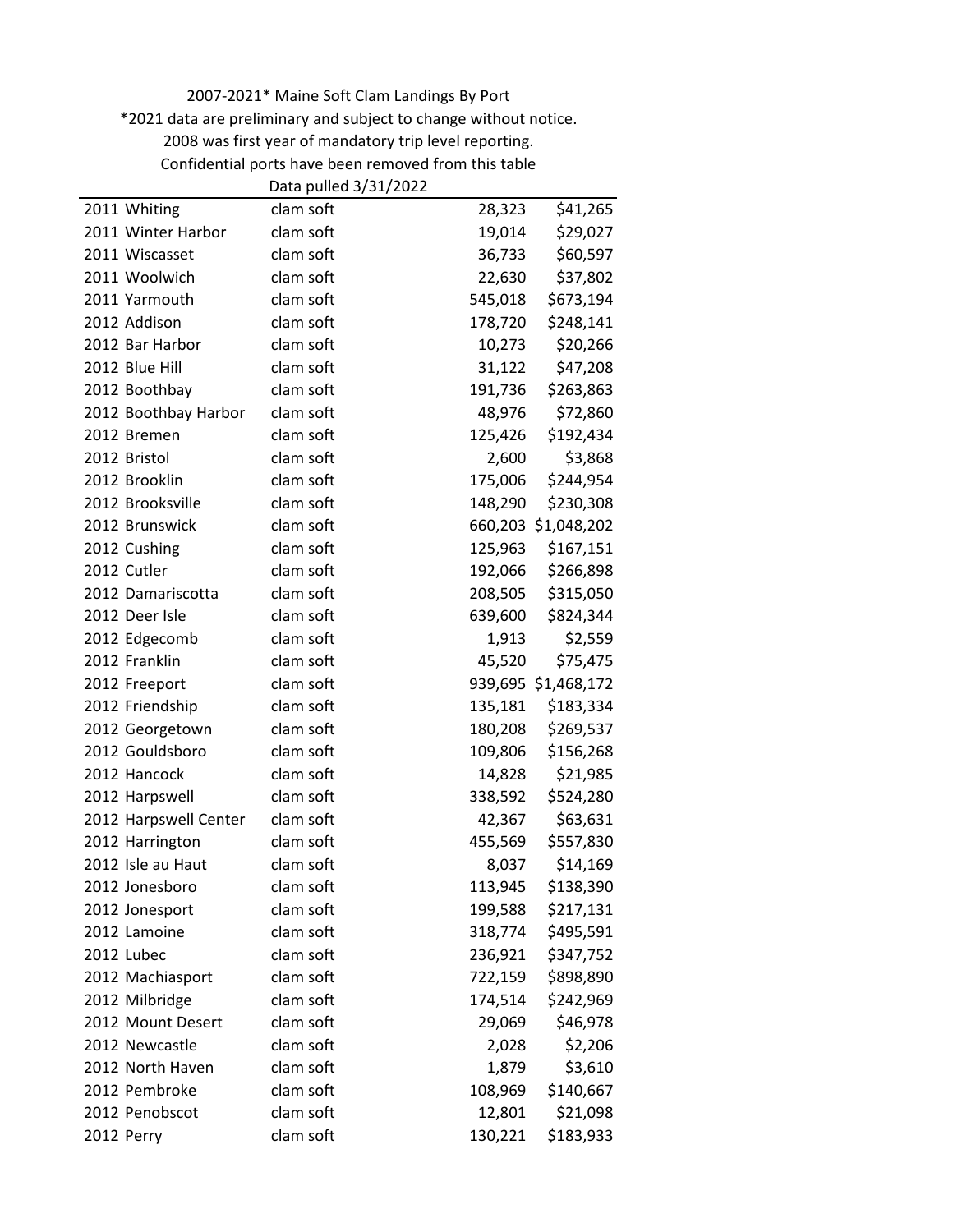\*2021 data are preliminary and subject to change without notice.

Confidential ports have been removed from this table

|                       | Data pulled 3/31/2022 |         |                     |
|-----------------------|-----------------------|---------|---------------------|
| 2012 Phippsburg       | clam soft             | 249,334 | \$343,569           |
| 2012 Roque Bluffs     | clam soft             | 162,004 | \$196,132           |
| 2012 Scarborough      | clam soft             | 287,831 | \$412,049           |
| 2012 Sedgwick         | clam soft             | 17,336  | \$20,238            |
| 2012 Sorrento         | clam soft             | 55,218  | \$75,746            |
| 2012 South Bristol    | clam soft             | 114,940 | \$156,266           |
| 2012 South Thomaston  | clam soft             | 44,284  | \$64,429            |
| 2012 Southwest Harbor | clam soft             | 4,997   | \$10,583            |
| 2012 St. George       | clam soft             | 709,036 | \$983,517           |
| 2012 Steuben          | clam soft             | 58,591  | \$77,229            |
| 2012 Stonington       | clam soft             | 245,575 | \$313,814           |
| 2012 Sullivan         | clam soft             | 50,144  | \$81,942            |
| 2012 Surry            | clam soft             | 4,374   | \$7,441             |
| 2012 Swans Island     | clam soft             | 99,873  | \$140,771           |
| 2012 Thomaston        | clam soft             | 145,535 | \$213,442           |
| 2012 Tremont          | clam soft             | 15,427  | \$21,928            |
| 2012 Trenton          | clam soft             | 45,728  | \$66,833            |
| 2012 Vinalhaven       | clam soft             | 84,754  | \$145,365           |
| 2012 Waldoboro        | clam soft             | 653,879 | \$914,055           |
| 2012 West Bath        | clam soft             | 136,711 | \$222,148           |
| 2012 Whiting          | clam soft             | 23,372  | \$34,364            |
| 2012 Winter Harbor    | clam soft             | 2,171   | \$3,348             |
| 2012 Wiscasset        | clam soft             | 32,424  | \$52,335            |
| 2012 Woolwich         | clam soft             | 23,946  | \$38,608            |
| 2012 Yarmouth         | clam soft             | 497,988 | \$689,057           |
| 2013 Addison          | clam soft             | 143,336 | \$242,636           |
| 2013 Bar Harbor       | clam soft             | 5,065   | \$11,610            |
| 2013 Blue Hill        | clam soft             | 18,191  | \$25,574            |
| 2013 Boothbay         | clam soft             | 221,536 | \$346,755           |
| 2013 Boothbay Harbor  | clam soft             | 56,856  | \$95,079            |
| 2013 Bremen           | clam soft             | 253,900 | \$405,109           |
| 2013 Bristol          | clam soft             | 18,209  | \$25,987            |
| 2013 Brooklin         | clam soft             | 95,342  | \$141,532           |
| 2013 Brooksville      | clam soft             | 220,783 | \$380,166           |
| 2013 Brunswick        | clam soft             |         | 595,336 \$1,038,120 |
| 2013 Cushing          | clam soft             | 106,247 | \$150,402           |
| 2013 Cutler           | clam soft             | 158,439 | \$248,873           |
| 2013 Damariscotta     | clam soft             | 243,522 | \$344,305           |
| 2013 Deer Isle        | clam soft             | 575,889 | \$822,020           |
| 2013 Franklin         | clam soft             | 24,148  | \$45,021            |
| 2013 Freeport         | clam soft             |         | 840,653 \$1,431,879 |
| 2013 Friendship       | clam soft             | 153,323 | \$237,045           |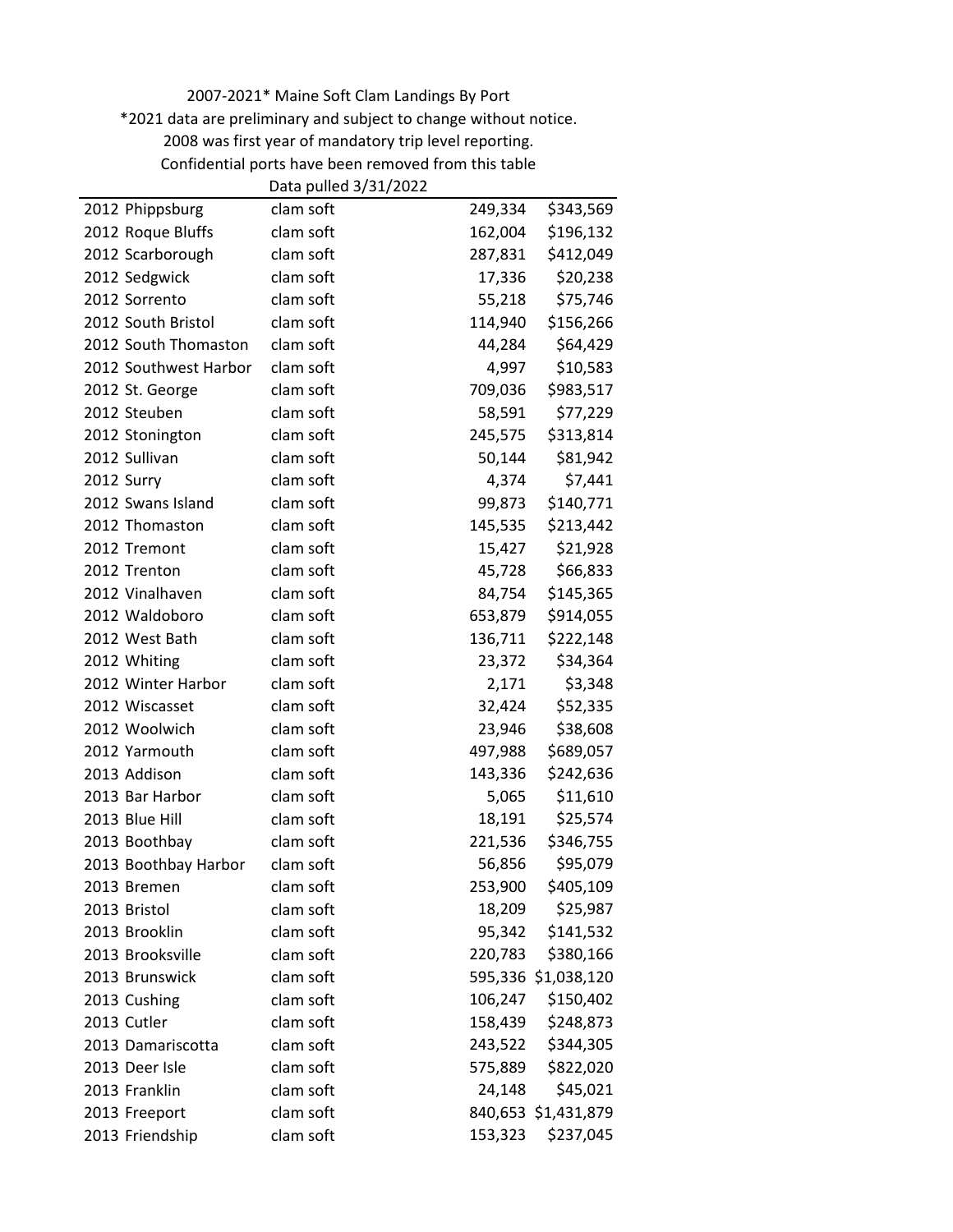\*2021 data are preliminary and subject to change without notice.

Confidential ports have been removed from this table

|                    | Data pulled 3/31/2022 |         |                     |
|--------------------|-----------------------|---------|---------------------|
| 2013 Georgetown    | clam soft             | 143,357 | \$247,700           |
| 2013 Gouldsboro    | clam soft             | 106,693 | \$159,867           |
| 2013 Hancock       | clam soft             | 21,873  | \$36,082            |
| 2013 Harpswell     | clam soft             | 361,976 | \$627,999           |
| 2013 Harrington    | clam soft             | 328,766 | \$476,206           |
| 2013 Isle au Haut  | clam soft             | 2,578   | \$4,112             |
| 2013 Islesboro     | clam soft             | 8,093   | \$13,673            |
| 2013 Jonesboro     | clam soft             | 133,196 | \$220,013           |
| 2013 Jonesport     | clam soft             | 153,180 | \$225,717           |
| 2013 Lamoine       | clam soft             | 290,867 | \$520,945           |
| 2013 Lubec         | clam soft             | 342,078 | \$614,075           |
| 2013 Machias       | clam soft             | 20,160  | \$31,580            |
| 2013 Machiasport   | clam soft             | 509,042 | \$758,791           |
| 2013 Milbridge     | clam soft             | 208,490 | \$325,913           |
| 2013 Mount Desert  | clam soft             | 19,153  | \$28,097            |
| 2013 Newcastle     | clam soft             | 20,150  | \$32,829            |
| 2013 North Haven   | clam soft             | 2,580   | \$5,367             |
| 2013 Pembroke      | clam soft             | 216,145 | \$319,757           |
| 2013 Perry         | clam soft             | 97,049  | \$162,874           |
| 2013 Phippsburg    | clam soft             | 252,539 | \$408,279           |
| 2013 Portland      | clam soft             | 29,671  | \$50,712            |
| 2013 Roque Bluffs  | clam soft             | 202,237 | \$303,547           |
| 2013 Scarborough   | clam soft             | 313,240 | \$521,683           |
| 2013 Sedgwick      | clam soft             | 9,471   | \$12,385            |
| 2013 Sorrento      | clam soft             | 37,841  | \$54,380            |
| 2013 South Bristol | clam soft             | 133,560 | \$208,468           |
| 2013 St. George    | clam soft             |         | 849,869 \$1,440,057 |
| 2013 Steuben       | clam soft             | 92,822  | \$141,076           |
| 2013 Stonington    | clam soft             | 316,110 | \$431,705           |
| 2013 Sullivan      | clam soft             | 23,371  | \$35,595            |
| 2013 Surry         | clam soft             | 7,489   | \$10,268            |
| 2013 Swans Island  | clam soft             | 72,334  | \$108,552           |
| 2013 Thomaston     | clam soft             | 300,351 | \$442,177           |
| 2013 Tremont       | clam soft             | 10,378  | \$17,655            |
| 2013 Trenton       | clam soft             | 84,077  | \$133,783           |
| 2013 Vinalhaven    | clam soft             | 113,629 | \$220,726           |
| 2013 Waldoboro     | clam soft             |         | 726,879 \$1,144,579 |
| 2013 Warren        | clam soft             | 3,576   | \$5,906             |
| 2013 West Bath     | clam soft             | 175,034 | \$306,054           |
| 2013 Wiscasset     | clam soft             | 17,404  | \$30,407            |
| 2013 Woolwich      | clam soft             | 25,940  | \$48,014            |
| 2013 Yarmouth      | clam soft             | 405,649 | \$672,164           |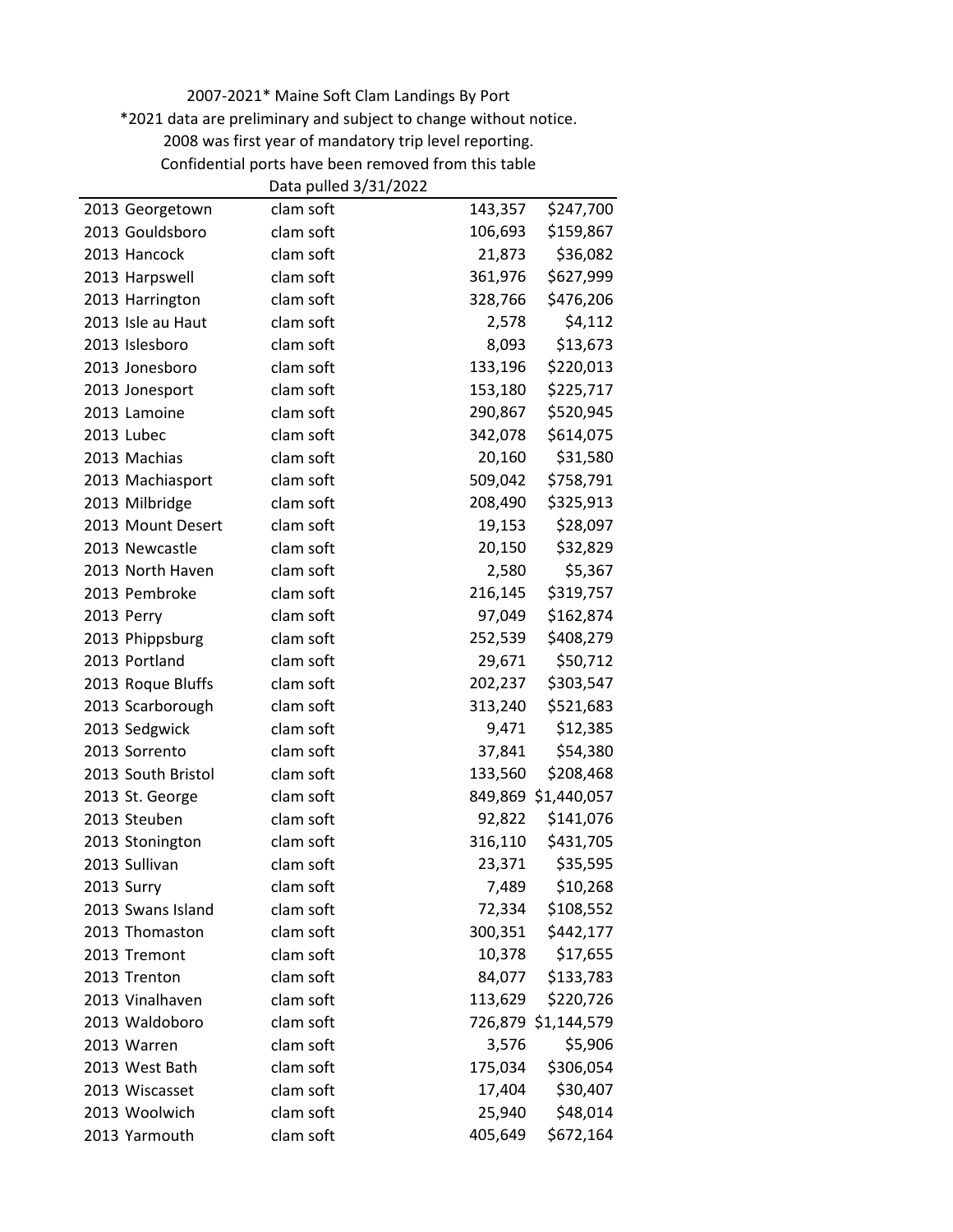\*2021 data are preliminary and subject to change without notice.

Confidential ports have been removed from this table

|                      | Data pulled 3/31/2022 |         |                     |
|----------------------|-----------------------|---------|---------------------|
| 2014 Addison         | soft clam             | 159,085 | \$346,721           |
| 2014 Bar Harbor      | soft clam             | 6,411   | \$16,788            |
| 2014 Biddeford       | soft clam             | 2,558   | \$5,190             |
| 2014 Blue Hill       | soft clam             | 16,092  | \$27,813            |
| 2014 Boothbay        | soft clam             | 239,157 | \$472,722           |
| 2014 Boothbay Harbor | soft clam             | 54,864  | \$114,032           |
| 2014 Bremen          | soft clam             | 128,630 | \$221,739           |
| 2014 Bristol         | soft clam             | 5,162   | \$10,506            |
| 2014 Brooklin        | soft clam             | 126,282 | \$254,044           |
| 2014 Brooksville     | soft clam             | 208,018 | \$405,547           |
| 2014 Brunswick       | soft clam             | 297,680 | \$670,492           |
| 2014 Castine         | soft clam             | 19,399  | \$45,218            |
| 2014 Cushing         | soft clam             | 121,073 | \$245,492           |
| 2014 Cutler          | soft clam             | 215,673 | \$489,472           |
| 2014 Damariscotta    | soft clam             | 127,068 | \$197,836           |
| 2014 Deer Isle       | soft clam             |         | 648,017 \$1,193,655 |
| 2014 Edmunds         | soft clam             | 1,630   | \$3,676             |
| 2014 Franklin        | soft clam             | 17,508  | \$33,641            |
| 2014 Freeport        | soft clam             |         | 590,597 \$1,292,100 |
| 2014 Friendship      | soft clam             | 116,536 | \$232,596           |
| 2014 Georgetown      | soft clam             | 168,823 | \$373,167           |
| 2014 Gouldsboro      | soft clam             | 83,906  | \$156,623           |
| 2014 Hancock         | soft clam             | 19,365  | \$43,484            |
| 2014 Harpswell       | soft clam             | 294,761 | \$610,514           |
| 2014 Harrington      | soft clam             | 282,381 | \$521,729           |
| 2014 Islesboro       | soft clam             | 5,282   | \$10,172            |
| 2014 Jonesboro       | soft clam             | 186,894 | \$370,827           |
| 2014 Jonesport       | soft clam             | 184,835 | \$345,541           |
| 2014 Lamoine         | soft clam             | 228,714 | \$497,259           |
| 2014 Lubec           | soft clam             | 423,420 | \$880,474           |
| 2014 Machias         | soft clam             | 16,925  | \$33,641            |
| 2014 Machiasport     | soft clam             |         | 538,638 \$1,055,991 |
| 2014 Milbridge       | soft clam             | 199,803 | \$392,920           |
| 2014 Mount Desert    | soft clam             | 9,219   | \$22,267            |
| 2014 Newcastle       | soft clam             | 21,693  | \$39,073            |
| 2014 North Haven     | soft clam             | 5,114   | \$11,948            |
| 2014 Pembroke        | soft clam             | 184,140 | \$329,558           |
| 2014 Perry           | soft clam             | 170,477 | \$323,512           |
| 2014 Phippsburg      | soft clam             | 243,052 | \$487,252           |
| 2014 Robbinston      | soft clam             | 2,602   | \$5,207             |
| 2014 Roque Bluffs    | soft clam             | 210,686 | \$407,943           |
| 2014 Scarborough     | soft clam             | 343,258 | \$688,740           |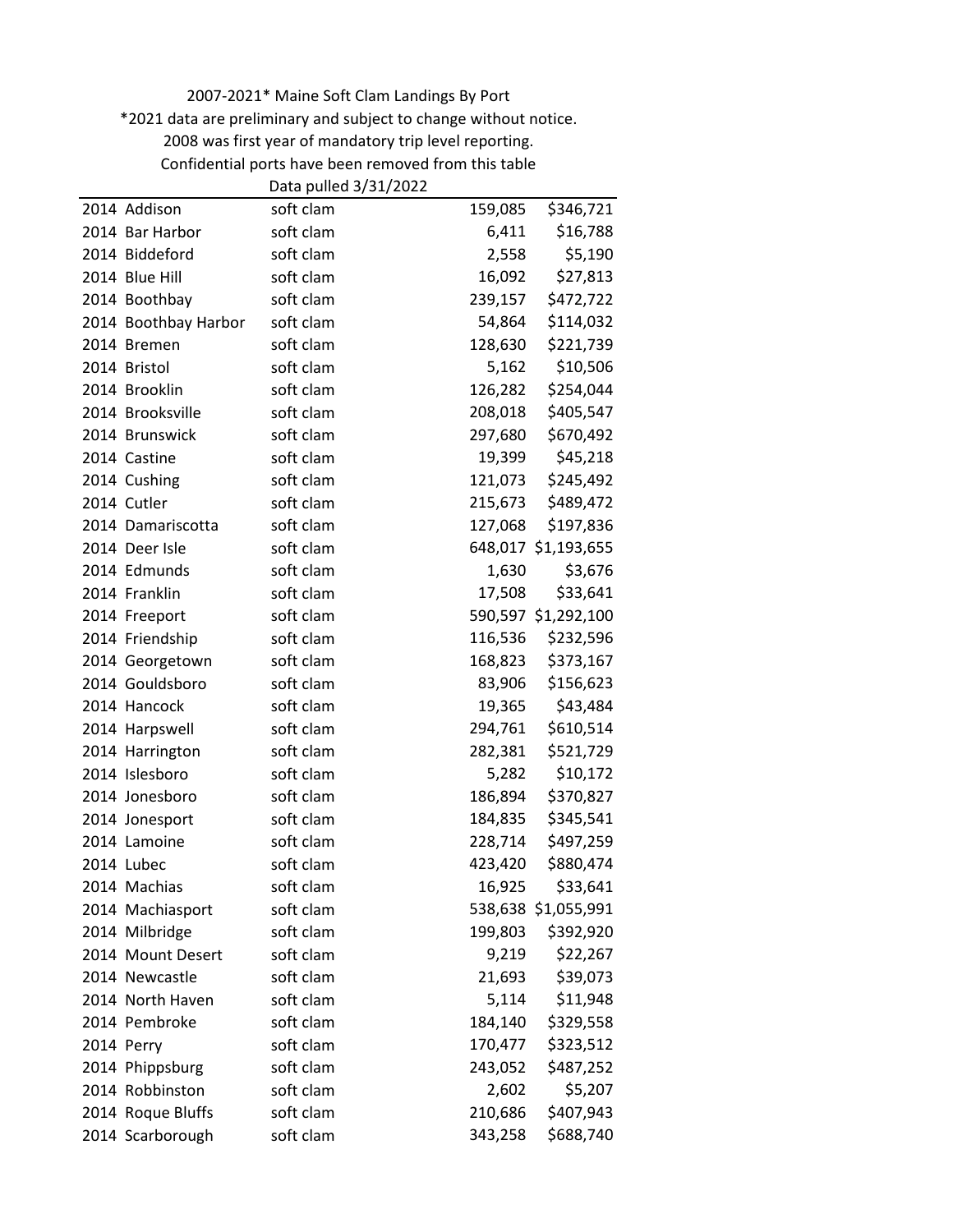\*2021 data are preliminary and subject to change without notice.

Confidential ports have been removed from this table

|                       | Data pulled 3/31/2022 |         |                     |
|-----------------------|-----------------------|---------|---------------------|
| 2014 Sedgwick         | soft clam             | 46,161  | \$98,441            |
| 2014 Sorrento         | soft clam             | 4,798   | \$10,580            |
| 2014 South Bristol    | soft clam             | 71,940  | \$139,491           |
| 2014 St. George       | soft clam             |         | 521,357 \$1,015,606 |
| 2014 Steuben          | soft clam             | 150,814 | \$275,393           |
| 2014 Stockton Springs | soft clam             | 35,586  | \$61,666            |
| 2014 Stonington       | soft clam             | 211,150 | \$342,332           |
| 2014 Sullivan         | soft clam             | 14,914  | \$27,056            |
| 2014 Surry            | soft clam             | 6,582   | \$14,317            |
| 2014 Swans Island     | soft clam             | 35,774  | \$77,039            |
| 2014 Thomaston        | soft clam             | 223,406 | \$386,701           |
| 2014 Tremont          | soft clam             | 13,895  | \$29,955            |
| 2014 Trenton          | soft clam             | 86,741  | \$189,046           |
| 2014 Trescott         | soft clam             | 13,990  | \$32,208            |
| 2014 Vinalhaven       | soft clam             | 242,454 | \$583,420           |
| 2014 Waldoboro        | soft clam             | 410,005 | \$752,623           |
| 2014 West Bath        | soft clam             | 100,978 | \$222,547           |
| 2014 Whiting          | soft clam             | 20,540  | \$43,889            |
| 2014 Winter Harbor    | soft clam             | 5,037   | \$10,374            |
| 2014 Wiscasset        | soft clam             | 70,759  | \$176,361           |
| 2014 Woolwich         | soft clam             | 32,686  | \$77,064            |
| 2014 Yarmouth         | soft clam             | 424,951 | \$737,298           |
| 2015 Addison          | soft clam             | 250,233 | \$612,308           |
| 2015 Bar Harbor       | soft clam             | 3,396   | \$10,055            |
| 2015 Beals            | soft clam             | 19,417  | \$38,717            |
| 2015 Blue Hill        | soft clam             | 33,733  | \$84,837            |
| 2015 Boothbay         | soft clam             | 179,644 | \$443,491           |
| 2015 Boothbay Harbor  | soft clam             | 21,945  | \$59,512            |
| 2015 Bremen           | soft clam             | 220,127 | \$556,002           |
| 2015 Bristol          | soft clam             | 2,208   | \$4,804             |
| 2015 Brooklin         | soft clam             | 89,024  | \$209,016           |
| 2015 Brooksville      | soft clam             | 167,765 | \$411,761           |
| 2015 Brunswick        | soft clam             | 196,809 | \$540,453           |
| 2015 Castine          | soft clam             | 15,844  | \$35,403            |
| 2015 Cranberry Isles  | soft clam             | 21,470  | \$60,168            |
| 2015 Cushing          | soft clam             | 87,507  | \$218,278           |
| 2015 Cutler           | soft clam             | 277,417 | \$733,876           |
| 2015 Damariscotta     | soft clam             | 88,587  | \$208,578           |
| 2015 Deer Isle        | soft clam             |         | 520,293 \$1,184,698 |
| 2015 Eastport         | soft clam             | 57,847  | \$121,538           |
| 2015 Edgecomb         | soft clam             | 3,611   | \$8,209             |
| 2015 Edmunds          | soft clam             | 3,381   | \$7,977             |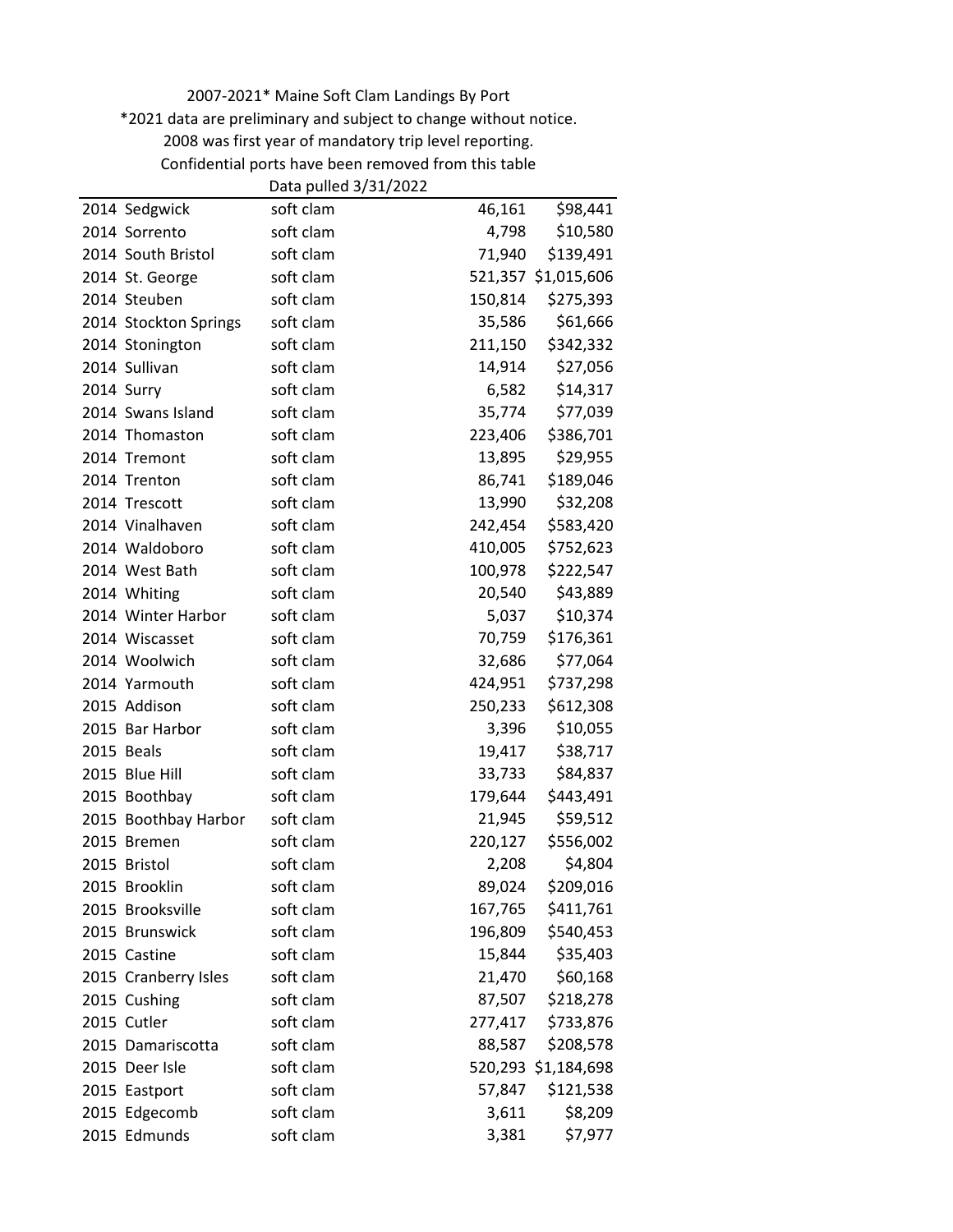\*2021 data are preliminary and subject to change without notice.

Confidential ports have been removed from this table

|                      | Data pulled 3/31/2022 |         |                     |
|----------------------|-----------------------|---------|---------------------|
| 2015 Franklin        | soft clam             | 15,108  | \$33,993            |
| 2015 Freeport        | soft clam             | 289,775 | \$786,599           |
| 2015 Friendship      | soft clam             | 88,283  | \$232,188           |
| 2015 Georgetown      | soft clam             | 174,800 | \$460,934           |
| 2015 Gouldsboro      | soft clam             | 85,634  | \$203,472           |
| 2015 Hancock         | soft clam             | 9,785   | \$24,301            |
| 2015 Harpswell       | soft clam             | 151,509 | \$410,860           |
| 2015 Harrington      | soft clam             | 240,953 | \$536,617           |
| 2015 Isle au Haut    | soft clam             | 3,365   | \$10,065            |
| 2015 Islesboro       | soft clam             | 5,350   | \$13,586            |
| 2015 Jonesboro       | soft clam             | 177,285 | \$427,671           |
| 2015 Jonesport       | soft clam             | 250,235 | \$554,398           |
| 2015 Lamoine         | soft clam             | 335,633 | \$901,185           |
| 2015 Lubec           | soft clam             | 412,020 | \$999,469           |
| 2015 Machias         | soft clam             | 22,679  | \$51,870            |
| 2015 Machiasport     | soft clam             |         | 622,240 \$1,456,374 |
| 2015 Milbridge       | soft clam             | 194,031 | \$457,964           |
| 2015 Mount Desert    | soft clam             | 19,947  | \$52,207            |
| 2015 Newcastle       | soft clam             | 17,758  | \$42,441            |
| 2015 Owls Head       | soft clam             | 30,376  | \$70,984            |
| 2015 Pembroke        | soft clam             | 217,705 | \$494,072           |
| 2015 Perry           | soft clam             | 346,092 | \$816,625           |
| 2015 Phippsburg      | soft clam             | 228,603 | \$570,809           |
| 2015 Roque Bluffs    | soft clam             | 215,366 | \$495,095           |
| 2015 Scarborough     | soft clam             | 225,929 | \$559,446           |
| 2015 Sedgwick        | soft clam             | 33,151  | \$75,002            |
| 2015 Sorrento        | soft clam             | 26,044  | \$74,475            |
| 2015 South Bristol   | soft clam             | 94,132  | \$248,063           |
| 2015 South Thomaston | soft clam             | 54,899  | \$138,244           |
| 2015 St. George      | soft clam             | 176,718 | \$432,908           |
| 2015 Steuben         | soft clam             | 120,774 | \$272,855           |
| 2015 Stonington      | soft clam             | 118,141 | \$264,967           |
| 2015 Sullivan        | soft clam             | 15,943  | \$35,130            |
| 2015 Surry           | soft clam             | 15,481  | \$41,705            |
| 2015 Swans Island    | soft clam             | 72,696  | \$184,462           |
| 2015 Thomaston       | soft clam             | 125,604 | \$260,184           |
| 2015 Tremont         | soft clam             | 7,959   | \$19,889            |
| 2015 Trenton         | soft clam             | 27,453  | \$66,003            |
| 2015 Vinalhaven      | soft clam             | 131,603 | \$361,757           |
| 2015 Waldoboro       | soft clam             |         | 847,192 \$2,223,605 |
| 2015 West Bath       | soft clam             | 85,929  | \$239,328           |
| 2015 Whiting         | soft clam             | 37,364  | \$99,015            |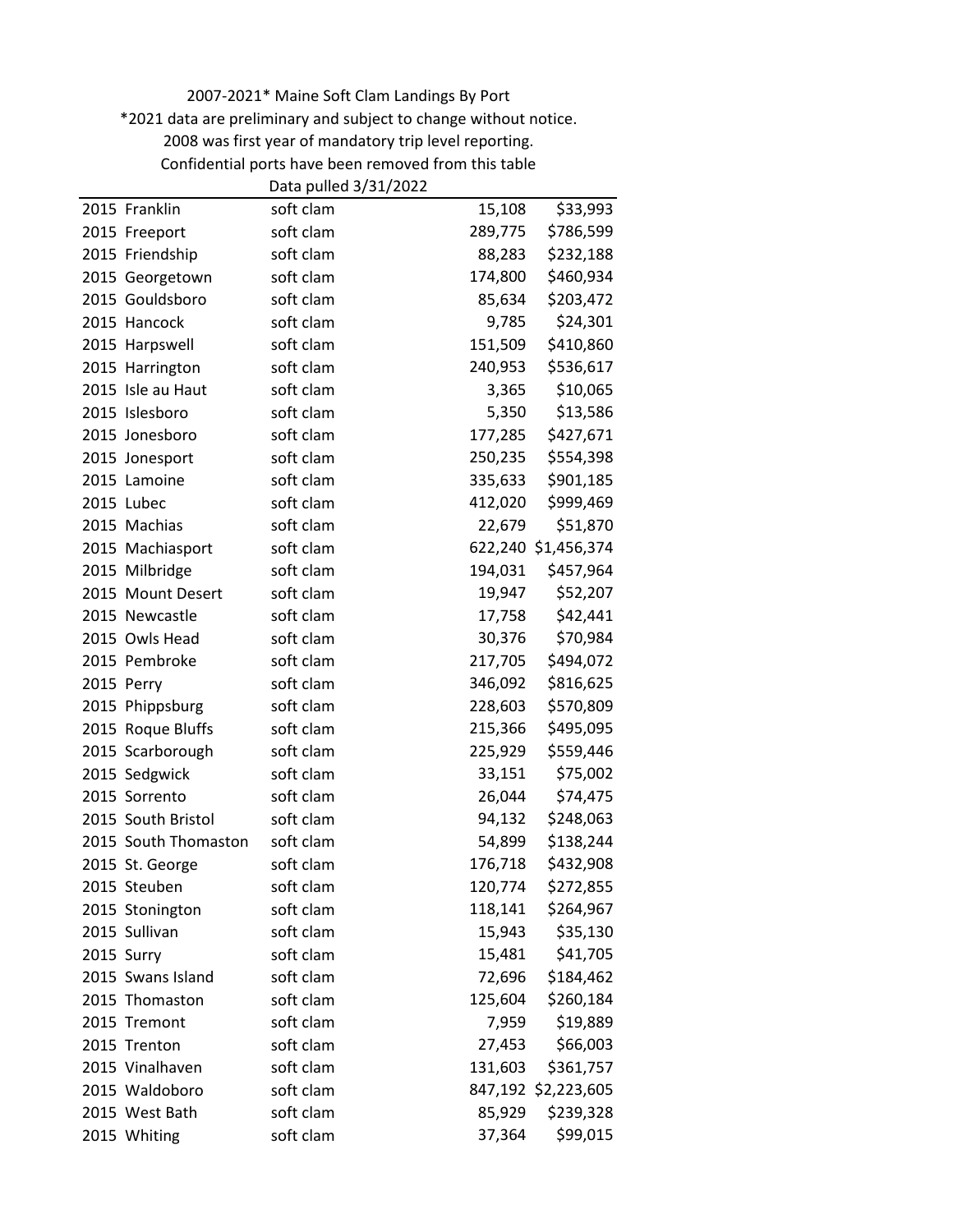\*2021 data are preliminary and subject to change without notice.

Confidential ports have been removed from this table

|                      | Data pulled 3/31/2022 |         |           |
|----------------------|-----------------------|---------|-----------|
| 2015 Winter Harbor   | soft clam             | 1,860   | \$4,300   |
| 2015 Wiscasset       | soft clam             | 95,820  | \$259,140 |
| 2015 Woolwich        | soft clam             | 18,012  | \$47,537  |
| 2015 Yarmouth        | soft clam             | 185,564 | \$415,789 |
| 2016 Addison         | soft clam             | 118,584 | \$243,852 |
| 2016 Bar Harbor      | soft clam             | 13,442  | \$37,695  |
| 2016 Biddeford Pool  | soft clam             | 111,079 | \$260,038 |
| 2016 Blue Hill       | soft clam             | 11,021  | \$22,839  |
| 2016 Boothbay        | soft clam             | 135,926 | \$298,828 |
| 2016 Boothbay Harbor | soft clam             | 8,924   | \$19,370  |
| 2016 Bremen          | soft clam             | 255,789 | \$540,417 |
| 2016 Bristol         | soft clam             | 2,311   | \$4,814   |
| 2016 Brooklin        | soft clam             | 51,530  | \$110,581 |
| 2016 Brooksville     | soft clam             | 97,518  | \$215,349 |
| 2016 Brunswick       | soft clam             | 346,805 | \$773,125 |
| 2016 Castine         | soft clam             | 35,650  | \$73,608  |
| 2016 Cushing         | soft clam             | 77,265  | \$151,387 |
| 2016 Cutler          | soft clam             | 226,772 | \$500,086 |
| 2016 Damariscotta    | soft clam             | 76,046  | \$137,087 |
| 2016 Deer Isle       | soft clam             | 411,313 | \$825,693 |
| 2016 Franklin        | soft clam             | 30,328  | \$72,546  |
| 2016 Freeport        | soft clam             | 242,339 | \$568,898 |
| 2016 Friendship      | soft clam             | 49,843  | \$106,670 |
| 2016 Georgetown      | soft clam             | 159,040 | \$350,148 |
| 2016 Gouldsboro      | soft clam             | 75,675  | \$152,601 |
| 2016 Hancock         | soft clam             | 35,864  | \$83,780  |
| 2016 Harpswell       | soft clam             | 97,940  | \$238,763 |
| 2016 Harrington      | soft clam             | 155,858 | \$314,788 |
| 2016 Isle au Haut    | soft clam             | 2,473   | \$4,186   |
| 2016 Jonesboro       | soft clam             | 112,859 | \$230,794 |
| 2016 Jonesport       | soft clam             | 159,884 | \$313,178 |
| 2016 Lamoine         | soft clam             | 197,599 | \$467,215 |
| 2016 Lubec           | soft clam             | 371,465 | \$762,191 |
| 2016 Machias         | soft clam             | 14,046  | \$27,628  |
| 2016 Machiasport     | soft clam             | 483,009 | \$985,959 |
| 2016 Milbridge       | soft clam             | 123,415 | \$248,629 |
| 2016 Mount Desert    | soft clam             | 13,083  | \$30,498  |
| 2016 Newcastle       | soft clam             | 3,909   | \$8,013   |
| 2016 Pembroke        | soft clam             | 144,340 | \$289,373 |
| 2016 Perry           | soft clam             | 356,880 | \$688,746 |
| 2016 Phippsburg      | soft clam             | 153,870 | \$326,485 |
| 2016 Robbinston      | soft clam             | 18,693  | \$42,354  |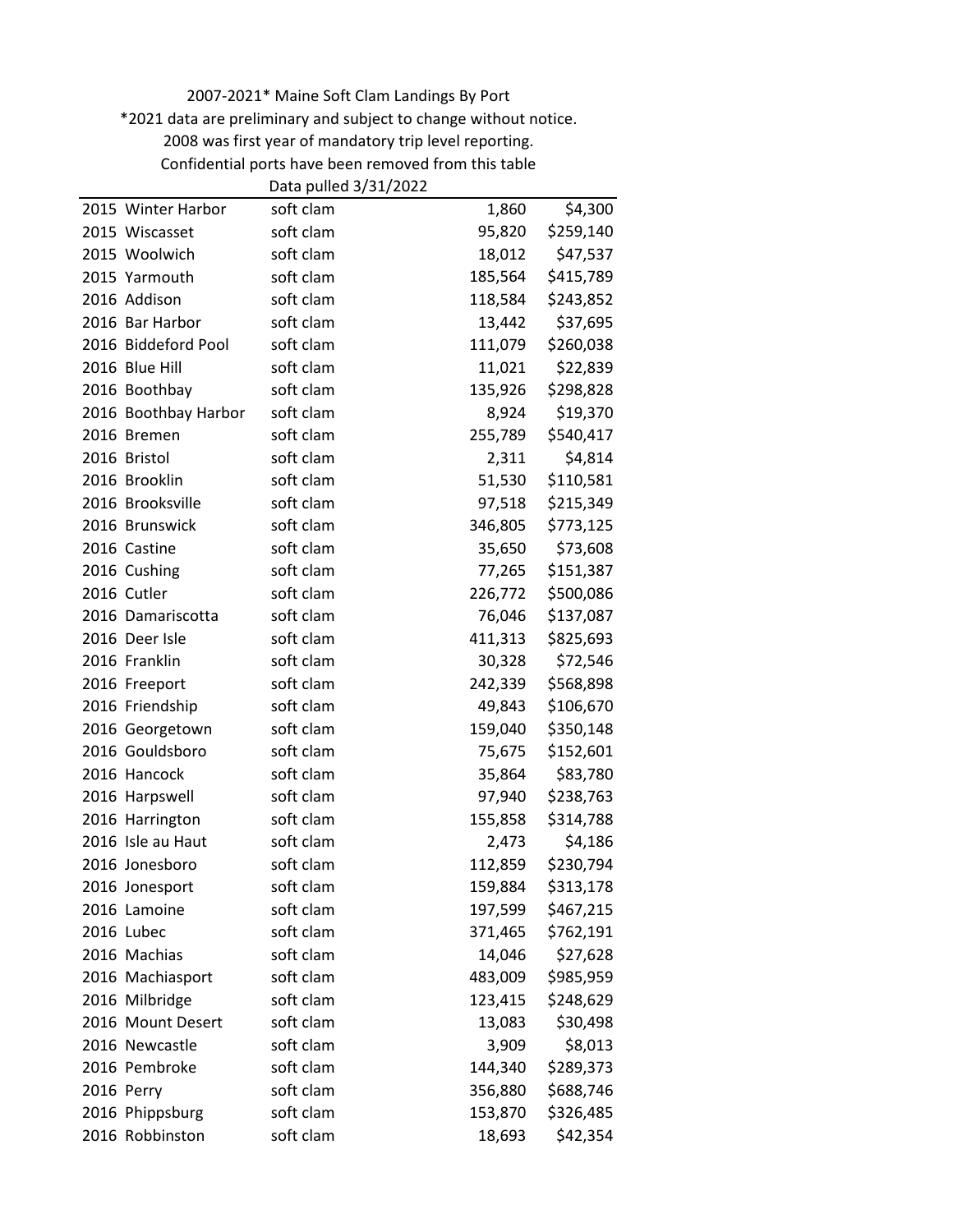\*2021 data are preliminary and subject to change without notice.

Confidential ports have been removed from this table

|                      | Data pulled 3/31/2022 |         |                     |
|----------------------|-----------------------|---------|---------------------|
| 2016 Roque Bluffs    | soft clam             | 187,753 | \$366,315           |
| 2016 Scarborough     | soft clam             | 343,806 | \$776,129           |
| 2016 Sedgwick        | soft clam             | 14,328  | \$31,707            |
| 2016 Sorrento        | soft clam             | 11,359  | \$22,778            |
| 2016 South Bristol   | soft clam             | 84,340  | \$183,381           |
| 2016 Southport       | soft clam             | 14,349  | \$30,021            |
| 2016 St. George      | soft clam             | 273,041 | \$605,820           |
| 2016 Steuben         | soft clam             | 85,365  | \$174,220           |
| 2016 Stonington      | soft clam             | 82,098  | \$152,905           |
| 2016 Sullivan        | soft clam             | 3,811   | \$8,462             |
| 2016 Surry           | soft clam             | 8,053   | \$15,728            |
| 2016 Swans Island    | soft clam             | 32,199  | \$70,997            |
| 2016 Thomaston       | soft clam             | 81,100  | \$171,422           |
| 2016 Tremont         | soft clam             | 2,542   | \$5,789             |
| 2016 Trenton         | soft clam             | 19,191  | \$46,929            |
| 2016 Trescott        | soft clam             | 26,081  | \$62,862            |
| 2016 Vinalhaven      | soft clam             | 40,530  | \$89,360            |
| 2016 Waldoboro       | soft clam             |         | 980,592 \$2,108,897 |
| 2016 West Bath       | soft clam             | 75,834  | \$168,602           |
| 2016 Whiting         | soft clam             | 15,801  | \$34,899            |
| 2016 Winter Harbor   | soft clam             | 3,010   | \$4,141             |
| 2016 Wiscasset       | soft clam             | 39,229  | \$91,690            |
| 2016 Woolwich        | soft clam             | 13,655  | \$31,006            |
| 2016 Yarmouth        | soft clam             | 24,324  | \$49,783            |
| 2017 Addison         | soft clam             | 67,537  | \$118,932           |
| 2017 Bar Harbor      | soft clam             | 4,651   | \$19,555            |
| 2017 Biddeford Pool  | soft clam             | 91,976  | \$170,423           |
| 2017 Blue Hill       | soft clam             | 4,579   | \$8,878             |
| 2017 Boothbay        | soft clam             | 81,714  | \$143,296           |
| 2017 Boothbay Harbor | soft clam             | 8,065   | \$16,771            |
| 2017 Bremen          | soft clam             | 166,268 | \$290,390           |
| 2017 Bristol         | soft clam             | 3,876   | \$6,070             |
| 2017 Brooklin        | soft clam             | 53,164  | \$95,254            |
| 2017 Brooksville     | soft clam             | 59,755  | \$101,188           |
| 2017 Brunswick       | soft clam             |         | 701,851 \$1,372,603 |
| 2017 Castine         | soft clam             | 6,784   | \$11,525            |
| 2017 Cushing         | soft clam             | 68,966  | \$119,879           |
| 2017 Cutler          | soft clam             | 184,486 | \$306,809           |
| 2017 Damariscotta    | soft clam             | 57,460  | \$96,937            |
| 2017 Deer Isle       | soft clam             | 478,933 | \$840,299           |
| 2017 Franklin        | soft clam             | 65,754  | \$130,450           |
| 2017 Freeport        | soft clam             | 388,052 | \$744,331           |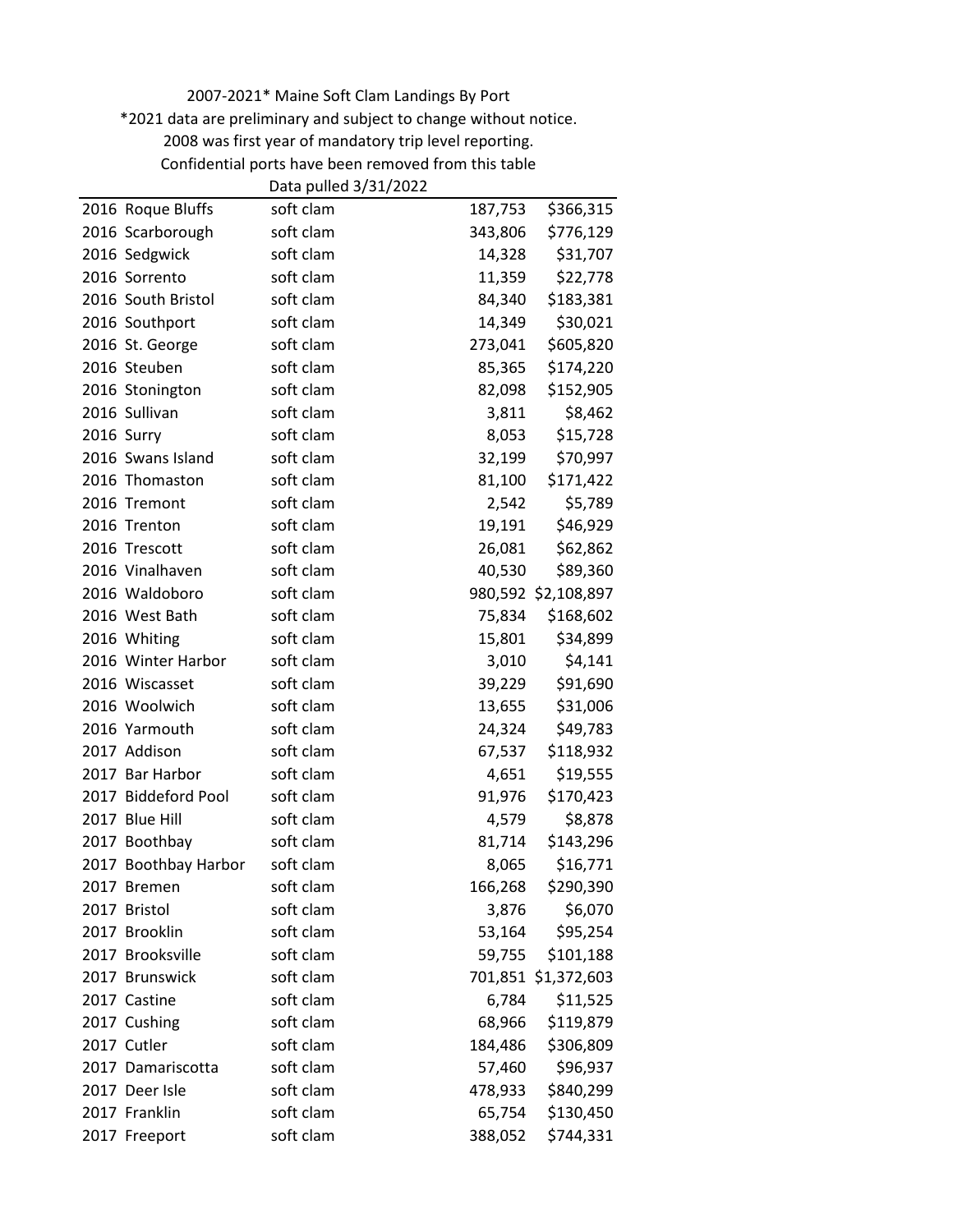\*2021 data are preliminary and subject to change without notice.

Confidential ports have been removed from this table

|                      | Data pulled 3/31/2022 |         |                     |
|----------------------|-----------------------|---------|---------------------|
| 2017 Georgetown      | soft clam             | 102,850 | \$196,944           |
| 2017 Gouldsboro      | soft clam             | 43,932  | \$69,036            |
| 2017 Hancock         | soft clam             | 29,708  | \$47,934            |
| 2017 Harpswell       | soft clam             | 112,895 | \$228,242           |
| 2017 Harrington      | soft clam             | 119,473 | \$180,856           |
| 2017 Jonesboro       | soft clam             | 71,683  | \$126,379           |
| 2017 Jonesport       | soft clam             | 154,022 | \$271,814           |
| 2017 Lamoine         | soft clam             | 80,973  | \$148,602           |
| 2017 Lubec           | soft clam             | 326,079 | \$540,374           |
| 2017 Machias         | soft clam             | 12,244  | \$21,508            |
| 2017 Machiasport     | soft clam             | 267,303 | \$471,010           |
| 2017 Milbridge       | soft clam             | 53,579  | \$93,313            |
| 2017 Mount Desert    | soft clam             | 4,908   | \$10,645            |
| 2017 Pembroke        | soft clam             | 140,508 | \$228,028           |
| 2017 Perry           | soft clam             | 89,537  | \$140,411           |
| 2017 Phippsburg      | soft clam             | 113,179 | \$216,695           |
| 2017 Pine Point      | soft clam             | 20,763  | \$37,800            |
| 2017 Roque Bluffs    | soft clam             | 138,527 | \$250,629           |
| 2017 Scarborough     | soft clam             | 210,789 | \$389,502           |
| 2017 Sedgwick        | soft clam             | 9,816   | \$17,302            |
| 2017 Sorrento        | soft clam             | 20,782  | \$38,559            |
| 2017 South Bristol   | soft clam             | 159,947 | \$289,291           |
| 2017 South Thomaston | soft clam             | 21,439  | \$39,368            |
| 2017 St. George      | soft clam             | 277,418 | \$474,818           |
| 2017 Steuben         | soft clam             | 85,641  | \$143,499           |
| 2017 Stonington      | soft clam             | 148,897 | \$232,214           |
| 2017 Sullivan        | soft clam             | 120,438 | \$242,644           |
| 2017 Surry           | soft clam             | 9,134   | \$15,107            |
| 2017 Swans Island    | soft clam             | 19,052  | \$38,246            |
| 2017 Thomaston       | soft clam             | 161,211 | \$754,145           |
| 2017 Tremont         | soft clam             | 6,825   | \$13,119            |
| 2017 Trenton         | soft clam             | 8,524   | \$16,802            |
| 2017 Vinalhaven      | soft clam             | 10,936  | \$20,672            |
| 2017 Waldoboro       | soft clam             |         | 907,384 \$1,596,789 |
| 2017 West Bath       | soft clam             | 92,528  | \$190,896           |
| 2017 Whiting         | soft clam             | 3,870   | \$7,110             |
| 2017 Wiscasset       | soft clam             | 5,660   | \$11,889            |
| 2017 Woolwich        | soft clam             | 5,019   | \$9,329             |
| 2017 Yarmouth        | soft clam             | 73,399  | \$157,348           |
| 2018 Addison         | soft clam             | 73,049  | \$130,087           |
| 2018 Bar Harbor      | soft clam             | 2,503   | \$9,451             |
| 2018 Beals           | soft clam             | 41,711  | \$69,767            |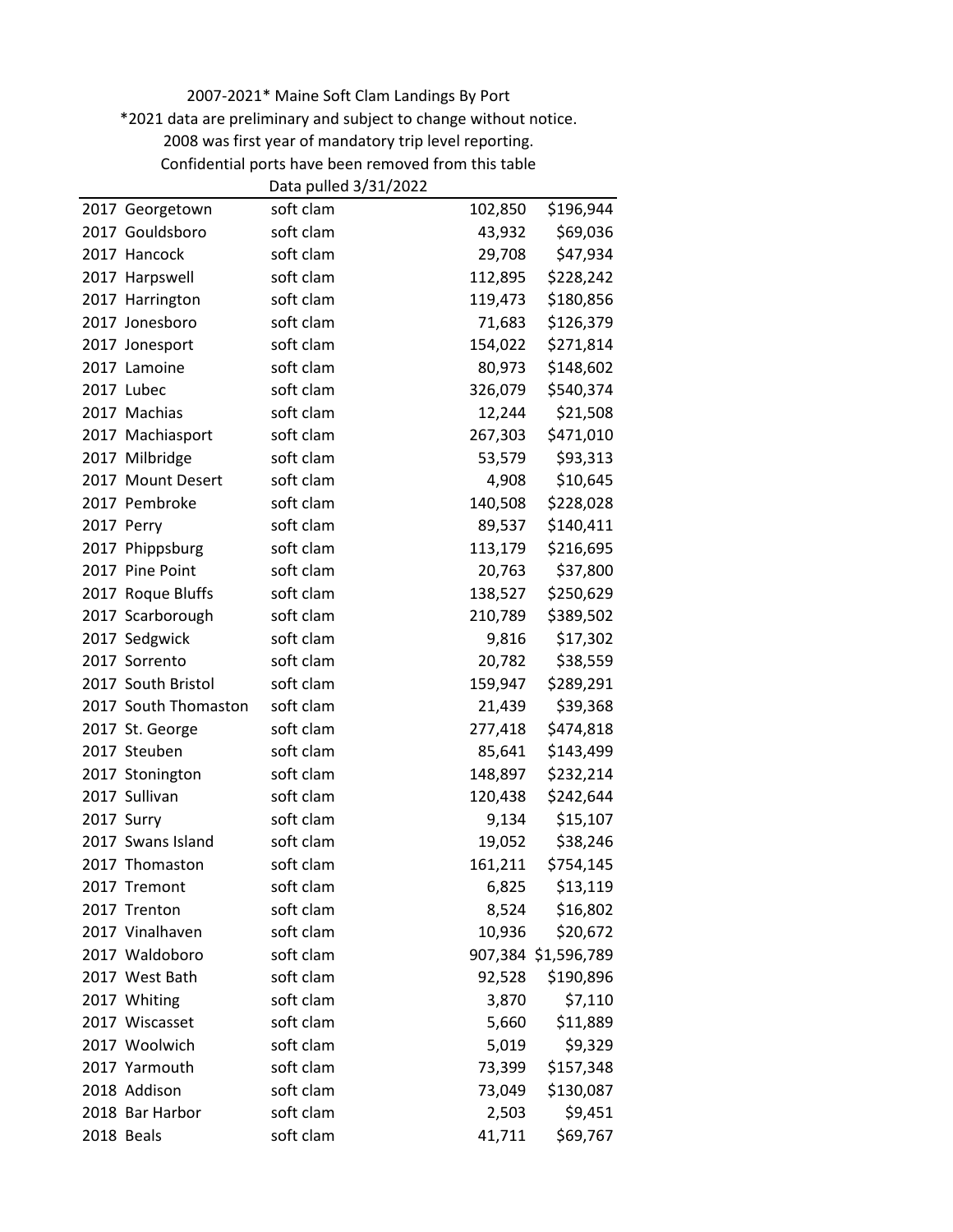\*2021 data are preliminary and subject to change without notice.

Confidential ports have been removed from this table

|                    | Data pulled 3/31/2022 |         |                     |
|--------------------|-----------------------|---------|---------------------|
| 2018 Blue Hill     | soft clam             | 950     | \$1,823             |
| 2018 Boothbay      | soft clam             | 76,417  | \$138,325           |
| 2018 Bremen        | soft clam             | 135,215 | \$215,877           |
| 2018 Bristol       | soft clam             | 10,679  | \$17,157            |
| 2018 Brooklin      | soft clam             | 25,905  | \$40,947            |
| 2018 Brooksville   | soft clam             | 57,383  | \$101,599           |
| 2018 Brunswick     | soft clam             | 524,927 | \$1,022,605         |
| 2018 Castine       | soft clam             | 19,042  | \$36,988            |
| 2018 Cushing       | soft clam             | 58,717  | \$101,314           |
| 2018 Cutler        | soft clam             | 267,074 | \$466,087           |
| 2018 Damariscotta  | soft clam             | 26,568  | \$44,894            |
| 2018 Deer Isle     | soft clam             | 448,664 | \$738,270           |
| 2018 Franklin      | soft clam             | 206,819 | \$409,183           |
| 2018 Freeport      | soft clam             |         | 525,681 \$1,000,529 |
| 2018 Georgetown    | soft clam             | 89,958  | \$170,334           |
| 2018 Gouldsboro    | soft clam             | 60,223  | \$102,900           |
| 2018 Hancock       | soft clam             | 48,955  | \$89,188            |
| 2018 Harpswell     | soft clam             | 128,220 | \$252,976           |
| 2018 Harrington    | soft clam             | 159,324 | \$267,953           |
| 2018 Jonesboro     | soft clam             | 76,988  | \$136,128           |
| 2018 Jonesport     | soft clam             | 244,338 | \$407,540           |
| 2018 Lamoine       | soft clam             | 179,492 | \$312,796           |
| 2018 Lubec         | soft clam             | 248,519 | \$430,777           |
| 2018 Machias       | soft clam             | 119,087 | \$235,526           |
| 2018 Machiasport   | soft clam             | 283,396 | \$487,606           |
| 2018 Milbridge     | soft clam             | 103,873 | \$179,028           |
| 2018 Newcastle     | soft clam             | 349     | \$635               |
| 2018 Owls Head     | soft clam             | 12,604  | \$21,454            |
| 2018 Pembroke      | soft clam             | 175,637 | \$289,362           |
| 2018 Perry         | soft clam             | 41,685  | \$70,055            |
| 2018 Phippsburg    | soft clam             | 61,501  | \$116,811           |
| 2018 Portland      | soft clam             | 15,859  | \$35,140            |
| 2018 Roque Bluffs  | soft clam             | 134,804 | \$240,532           |
| 2018 Scarborough   | soft clam             |         | 557,993 \$1,027,908 |
| 2018 Sedgwick      | soft clam             | 11,037  | \$18,409            |
| 2018 Sorrento      | soft clam             | 26,698  | \$46,378            |
| 2018 South Bristol | soft clam             | 256,250 | \$462,732           |
| 2018 St. George    | soft clam             | 143,778 | \$231,827           |
| 2018 Steuben       | soft clam             | 72,418  | \$115,170           |
| 2018 Stonington    | soft clam             | 189,037 | \$250,261           |
| 2018 Sullivan      | soft clam             | 81,704  | \$167,630           |
| 2018 Surry         | soft clam             | 6,623   | \$10,602            |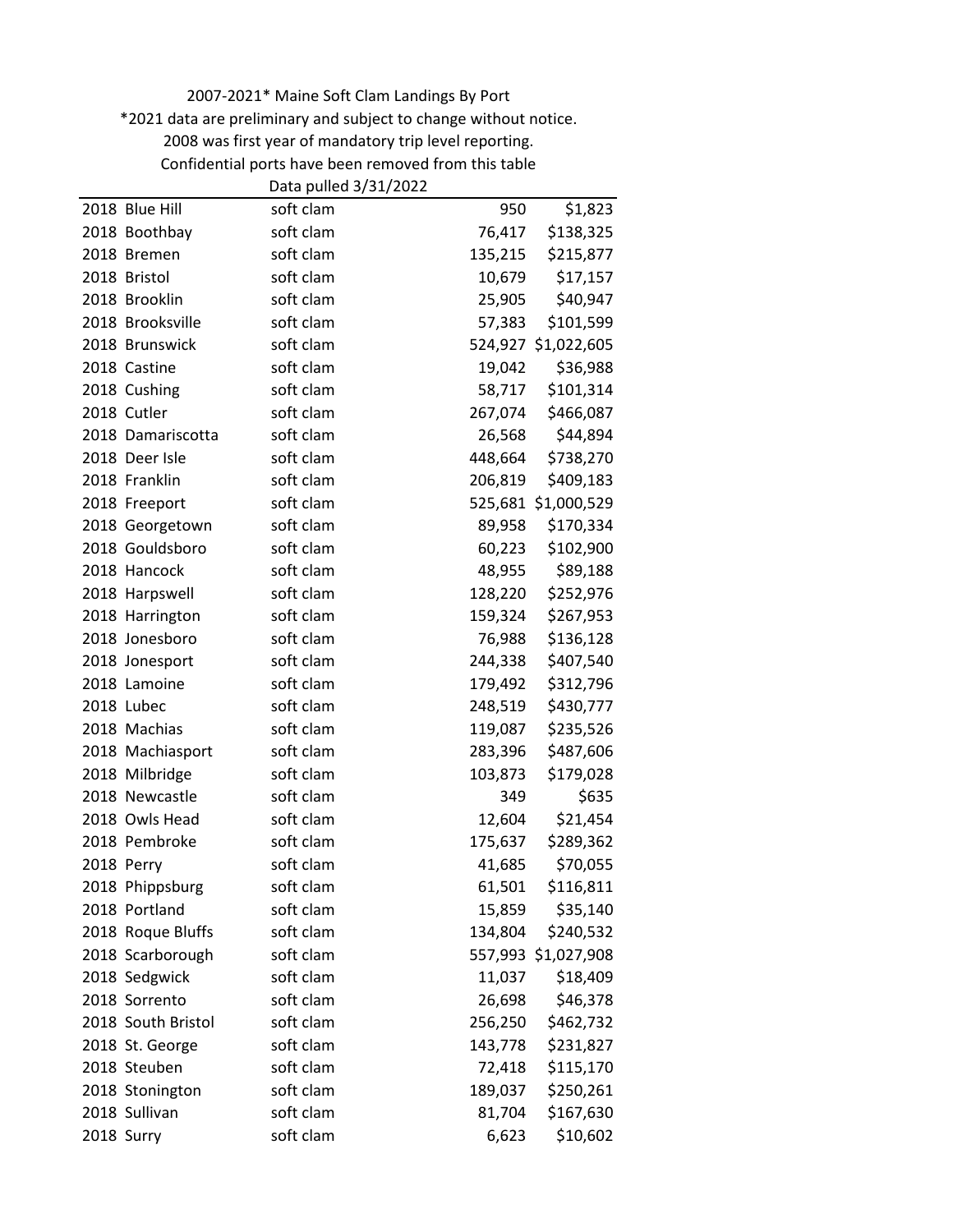\*2021 data are preliminary and subject to change without notice.

Confidential ports have been removed from this table

|                   | Data pulled 3/31/2022 |         |                     |
|-------------------|-----------------------|---------|---------------------|
| 2018 Swans Island | soft clam             | 24,348  | \$48,111            |
| 2018 Thomaston    | soft clam             | 70,812  | \$131,271           |
| 2018 Trenton      | soft clam             | 17,031  | \$43,523            |
| 2018 Vinalhaven   | soft clam             | 46,489  | \$99,987            |
| 2018 Waldoboro    | soft clam             | 468,704 | \$815,106           |
| 2018 West Bath    | soft clam             | 152,960 | \$306,738           |
| 2018 Whiting      | soft clam             | 2,534   | \$4,778             |
| 2018 Wiscasset    | soft clam             | 40,881  | \$95,194            |
| 2018 Woolwich     | soft clam             | 3,751   | \$6,640             |
| 2018 Yarmouth     | soft clam             | 129,948 | \$269,660           |
| 2019 Addison      | soft clam             | 124,111 | \$278,268           |
| 2019 Boothbay     | soft clam             | 95,528  | \$246,031           |
| 2019 Bremen       | soft clam             | 125,466 | \$252,627           |
| 2019 Bristol      | soft clam             | 9,725   | \$19,867            |
| 2019 Brooklin     | soft clam             | 23,999  | \$58,989            |
| 2019 Brooksville  | soft clam             | 94,797  | \$185,976           |
| 2019 Brunswick    | soft clam             |         | 599,834 \$1,578,373 |
| 2019 Castine      | soft clam             | 14,024  | \$25,779            |
| 2019 Cushing      | soft clam             | 58,467  | \$120,060           |
| 2019 Cutler       | soft clam             | 391,557 | \$954,892           |
| 2019 Damariscotta | soft clam             | 24,863  | \$57,757            |
| 2019 Deer Isle    | soft clam             |         | 606,496 \$1,344,116 |
| 2019 Eastport     | soft clam             | 2,413   | \$5,959             |
| 2019 Franklin     | soft clam             | 397,046 | \$951,327           |
| 2019 Freeport     | soft clam             |         | 497,981 \$1,235,962 |
| 2019 Georgetown   | soft clam             | 91,897  | \$221,732           |
| 2019 Gouldsboro   | soft clam             | 52,275  | \$124,338           |
| 2019 Hancock      | soft clam             | 41,367  | \$91,791            |
| 2019 Harpswell    | soft clam             | 203,911 | \$414,076           |
| 2019 Harrington   | soft clam             | 220,938 | \$485,429           |
| 2019 Jonesboro    | soft clam             | 86,046  | \$208,264           |
| 2019 Jonesport    | soft clam             | 384,820 | \$911,747           |
| 2019 Lamoine      | soft clam             | 135,127 | \$297,041           |
| 2019 Lubec        | soft clam             | 329,200 | \$734,608           |
| 2019 Machias      | soft clam             | 155,719 | \$360,812           |
| 2019 Machiasport  | soft clam             |         | 493,144 \$1,122,747 |
| 2019 Milbridge    | soft clam             | 206,040 | \$468,059           |
| 2019 Pembroke     | soft clam             | 164,299 | \$337,023           |
| 2019 Penobscot    | soft clam             | 2,685   | \$7,445             |
| 2019 Perry        | soft clam             | 32,295  | \$62,468            |
| 2019 Phippsburg   | soft clam             | 116,246 | \$270,225           |
| 2019 Portland     | soft clam             | 22,398  | \$68,460            |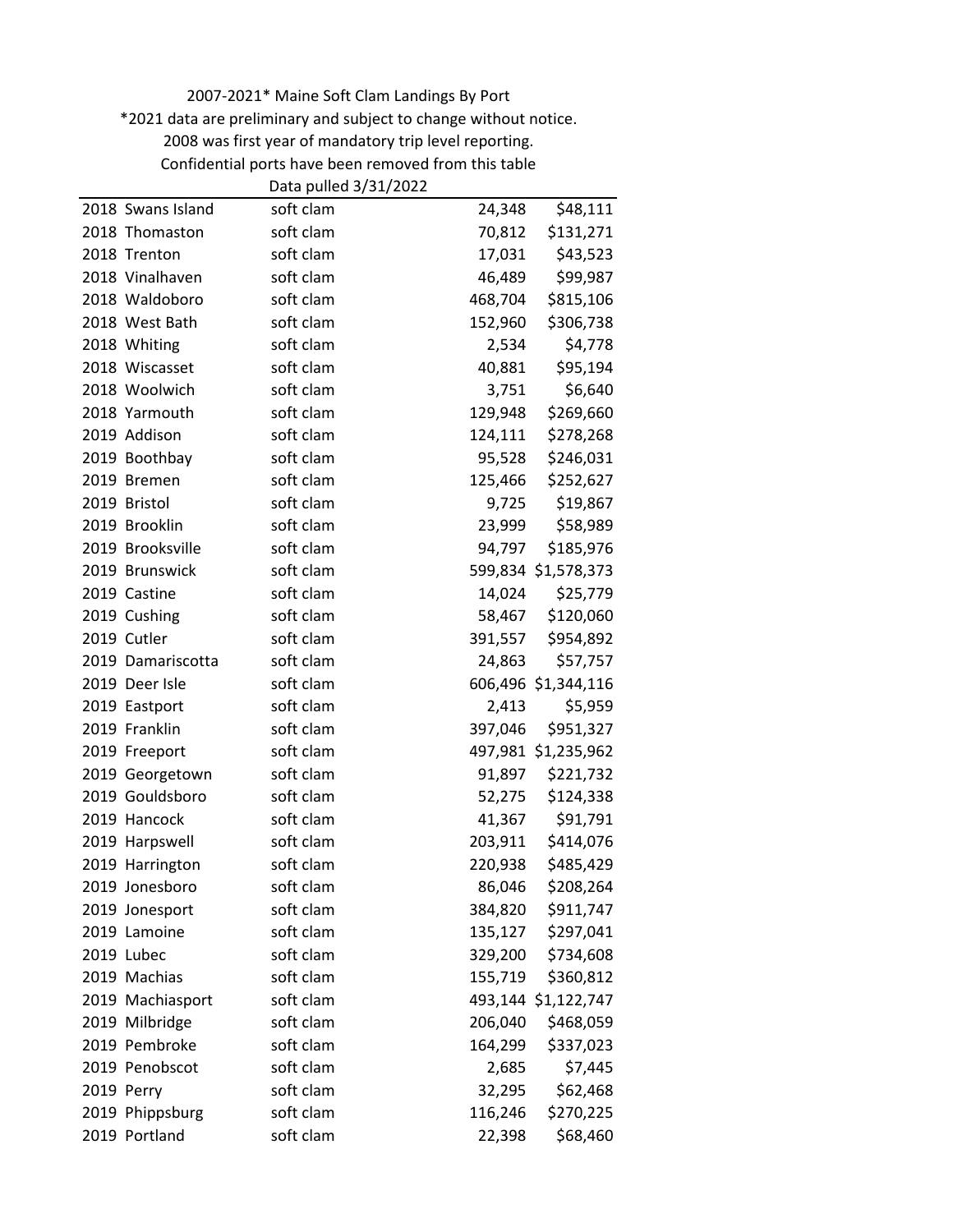\*2021 data are preliminary and subject to change without notice.

Confidential ports have been removed from this table

|                      | Data pulled 3/31/2022 |         |                     |
|----------------------|-----------------------|---------|---------------------|
| 2019 Roque Bluffs    | soft clam             | 134,539 | \$304,883           |
| 2019 Scarborough     | soft clam             | 374,526 | \$891,448           |
| 2019 Sedgwick        | soft clam             | 4,566   | \$7,303             |
| 2019 Sorrento        | soft clam             | 21,871  | \$46,150            |
| 2019 South Bristol   | soft clam             | 188,728 | \$425,891           |
| 2019 St. George      | soft clam             | 60,602  | \$134,439           |
| 2019 Steuben         | soft clam             | 36,941  | \$86,855            |
| 2019 Stonington      | soft clam             | 134,631 | \$249,321           |
| 2019 Sullivan        | soft clam             | 67,465  | \$165,869           |
| 2019 Surry           | soft clam             | 1,240   | \$2,726             |
| 2019 Swans Island    | soft clam             | 56,505  | \$127,601           |
| 2019 Trenton         | soft clam             | 8,065   | \$21,445            |
| 2019 Trescott        | soft clam             | 13,596  | \$31,371            |
| 2019 Vinalhaven      | soft clam             | 138,874 | \$344,970           |
| 2019 Waldoboro       | soft clam             | 269,820 | \$646,314           |
| 2019 West Bath       | soft clam             | 117,443 | \$309,972           |
| 2019 Westport Island | soft clam             | 13,293  | \$35,559            |
| 2019 Whiting         | soft clam             | 17,808  | \$47,233            |
| 2019 Wiscasset       | soft clam             | 69,533  | \$174,584           |
| 2019 Woolwich        | soft clam             | 29,607  | \$74,289            |
| 2019 Yarmouth        | soft clam             | 64,728  | \$182,672           |
| 2020 Addison         | soft clam             | 200,480 | \$483,897           |
| 2020 Boothbay        | soft clam             | 98,163  | \$224,325           |
| 2020 Bremen          | soft clam             | 28,126  | \$62,619            |
| 2020 Bristol         | soft clam             | 6,145   | \$15,304            |
| 2020 Brooklin        | soft clam             | 20,303  | \$48,593            |
| 2020 Brooksville     | soft clam             | 45,142  | \$93,674            |
| 2020 Brunswick       | soft clam             |         | 617,463 \$1,522,211 |
| 2020 Cushing         | soft clam             | 44,505  | \$108,608           |
| 2020 Cutler          | soft clam             | 335,565 | \$789,750           |
| 2020 Damariscotta    | soft clam             | 28,143  | \$109,120           |
| 2020 Deer Isle       | soft clam             | 342,227 | \$709,703           |
| 2020 Eastport        | soft clam             | 9,463   | \$24,711            |
| 2020 Franklin        | soft clam             | 270,688 | \$668,998           |
| 2020 Freeport        | soft clam             | 346,979 | \$876,552           |
| 2020 Georgetown      | soft clam             | 40,094  | \$109,684           |
| 2020 Gouldsboro      | soft clam             | 41,352  | \$97,475            |
| 2020 Hancock         | soft clam             | 32,293  | \$71,539            |
| 2020 Harpswell       | soft clam             | 172,985 | \$421,284           |
| 2020 Harrington      | soft clam             | 297,533 | \$658,974           |
| 2020 Jonesboro       | soft clam             | 126,248 | \$337,422           |
| 2020 Jonesport       | soft clam             | 359,166 | \$853,081           |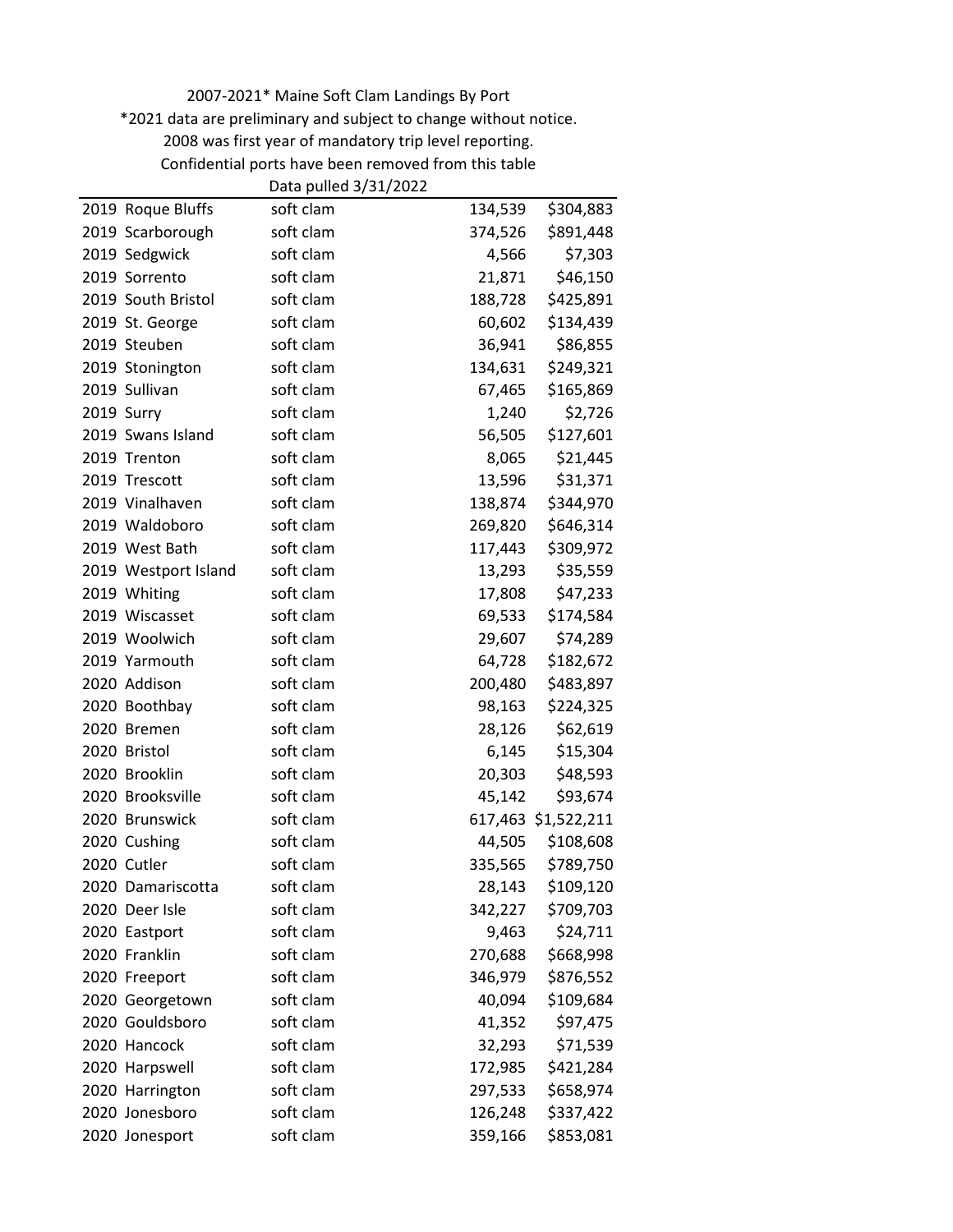\*2021 data are preliminary and subject to change without notice.

Confidential ports have been removed from this table

|                      | Data pulled 3/31/2022 |         |                     |
|----------------------|-----------------------|---------|---------------------|
| 2020 Lamoine         | soft clam             | 94,800  | \$213,946           |
| 2020 Lubec           | soft clam             | 328,908 | \$817,042           |
| 2020 Machias         | soft clam             | 95,970  | \$230,300           |
| 2020 Machiasport     | soft clam             |         | 419,523 \$1,031,685 |
| 2020 Milbridge       | soft clam             | 188,456 | \$407,655           |
| 2020 Newcastle       | soft clam             | 1,465   | \$3,180             |
| 2020 Pembroke        | soft clam             | 143,985 | \$309,381           |
| 2020 Perry           | soft clam             | 32,585  | \$74,592            |
| 2020 Phippsburg      | soft clam             | 67,752  | \$163,508           |
| 2020 Roque Bluffs    | soft clam             | 88,162  | \$230,115           |
| 2020 Scarborough     | soft clam             | 330,920 | \$740,886           |
| 2020 Sedgwick        | soft clam             | 205     | \$320               |
| 2020 Sorrento        | soft clam             | 1,303   | \$3,038             |
| 2020 South Bristol   | soft clam             | 93,290  | \$237,999           |
| 2020 St. George      | soft clam             | 65,024  | \$174,227           |
| 2020 Steuben         | soft clam             | 22,483  | \$44,361            |
| 2020 Stonington      | soft clam             | 100,492 | \$190,163           |
| 2020 Sullivan        | soft clam             | 105,681 | \$283,312           |
| 2020 Surry           | soft clam             | 111     | \$262               |
| 2020 Swans Island    | soft clam             | 69,987  | \$166,812           |
| 2020 Thomaston       | soft clam             | 86,776  | \$189,614           |
| 2020 Trenton         | soft clam             | 10,655  | \$28,704            |
| 2020 Vinalhaven      | soft clam             | 90,330  | \$232,878           |
| 2020 Waldoboro       | soft clam             | 260,815 | \$656,192           |
| 2020 West Bath       | soft clam             | 69,906  | \$175,273           |
| 2020 Whiting         | soft clam             | 31,309  | \$86,117            |
| 2020 Wiscasset       | soft clam             | 50,831  | \$131,543           |
| 2020 Woolwich        | soft clam             | 18,694  | \$49,807            |
| 2020 Yarmouth        | soft clam             | 58,837  | \$164,997           |
| 2021 Addison         | soft clam             | 141,324 | \$468,545           |
| 2021 Boothbay        | soft clam             | 95,093  | \$329,806           |
| 2021 Boothbay Harbor | soft clam             | 11,741  | \$41,113            |
| 2021 Bremen          | soft clam             | 123,397 | \$379,394           |
| 2021 Bristol         | soft clam             | 18,967  | \$63,049            |
| 2021 Brooklin        | soft clam             | 11,097  | \$32,758            |
| 2021 Brooksville     | soft clam             | 33,935  | \$100,975           |
| 2021 Brunswick       | soft clam             |         | 616,344 \$2,250,403 |
| 2021 Cushing         | soft clam             | 259,464 | \$935,594           |
| 2021 Cutler          | soft clam             |         | 341,667 \$1,086,252 |
| 2021 Damariscotta    | soft clam             | 46,646  | \$167,097           |
| 2021 Deer Isle       | soft clam             | 231,636 | \$720,784           |
| 2021 Eastport        | soft clam             | 38,405  | \$141,448           |